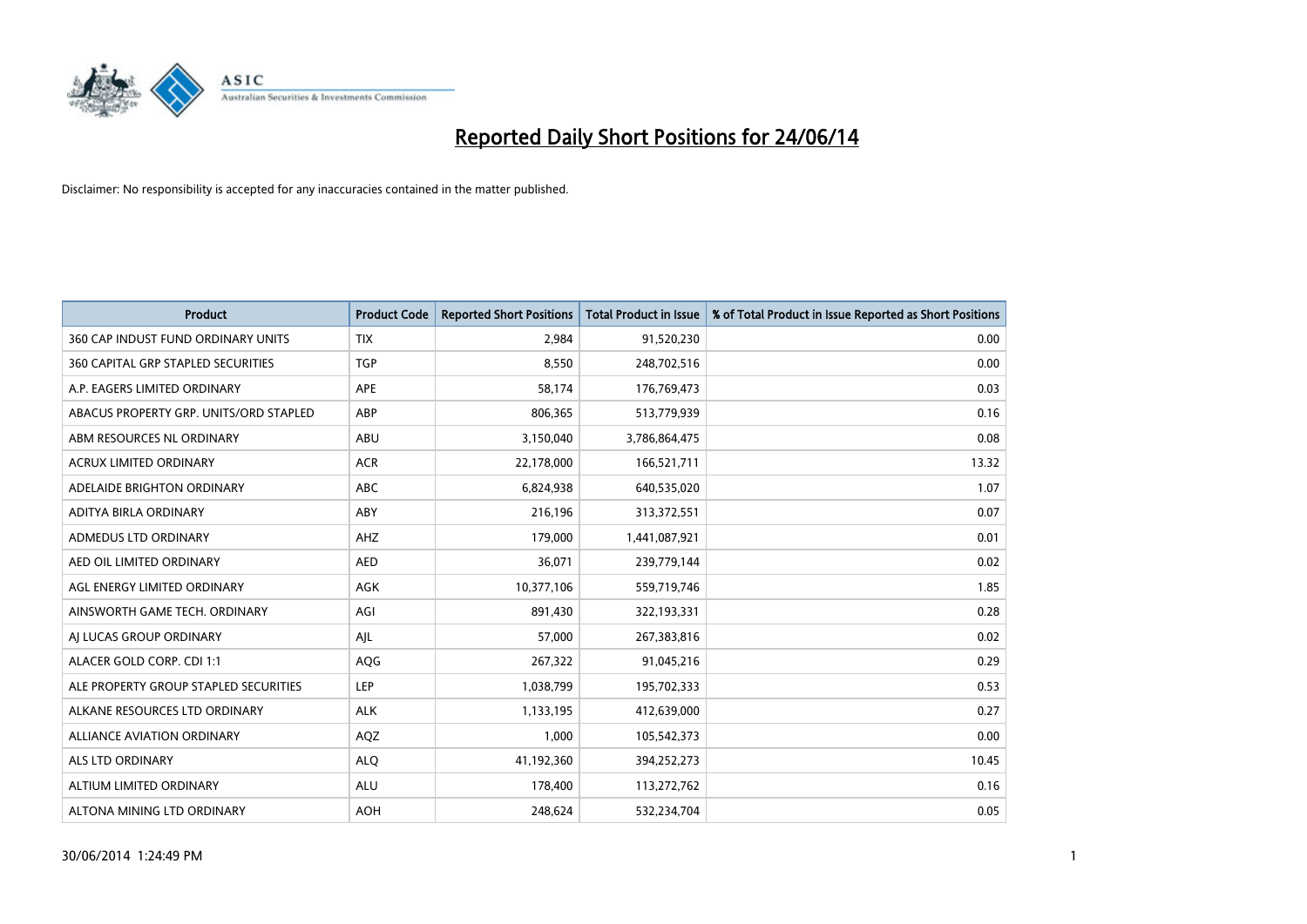

| <b>Product</b>                          | <b>Product Code</b> | <b>Reported Short Positions</b> | <b>Total Product in Issue</b> | % of Total Product in Issue Reported as Short Positions |
|-----------------------------------------|---------------------|---------------------------------|-------------------------------|---------------------------------------------------------|
| ALUMINA LIMITED ORDINARY                | <b>AWC</b>          | 77,677,467                      | 2,806,225,615                 | 2.77                                                    |
| AMALGAMATED HOLDINGS ORDINARY           | <b>AHD</b>          | 4,424                           | 157,859,301                   | 0.00                                                    |
| AMCOM TELECOMM. ORDINARY                | AMM                 | 2,094,030                       | 264,835,089                   | 0.79                                                    |
| AMCOR LIMITED ORDINARY                  | AMC                 | 6,958,686                       | 1,206,684,923                 | 0.58                                                    |
| AMP CAPITAL CHINA ORDINARY UNITS        | <b>AGF</b>          | 10,984,000                      | 374,593,484                   | 2.93                                                    |
| AMP LIMITED ORDINARY                    | AMP                 | 35,917,688                      | 2,957,737,964                 | 1.21                                                    |
| ANSELL LIMITED ORDINARY                 | <b>ANN</b>          | 6,109,366                       | 152,937,881                   | 3.99                                                    |
| ANTARES ENERGY LTD ORDINARY             | <b>AZZ</b>          | 435,405                         | 255,000,000                   | 0.17                                                    |
| ANZ BANKING GRP LTD ORDINARY            | ANZ                 | 9,136,244                       | 2,744,135,231                 | 0.33                                                    |
| APA GROUP STAPLED SECURITIES            | <b>APA</b>          | 13,592,549                      | 835,750,807                   | 1.63                                                    |
| APN NEWS & MEDIA ORDINARY               | <b>APN</b>          | 3,417,065                       | 1,029,041,356                 | 0.33                                                    |
| AQUARIUS PLATINUM. ORDINARY             | <b>AOP</b>          | 5,591,870                       | 1,464,310,359                 | 0.38                                                    |
| AQUILA RESOURCES ORDINARY               | <b>AQA</b>          | 1,452,915                       | 411,804,442                   | 0.35                                                    |
| ARAFURA RESOURCE LTD ORDINARY           | <b>ARU</b>          | 2                               | 441,270,644                   | 0.00                                                    |
| ARB CORPORATION ORDINARY                | <b>ARP</b>          | 1,957,547                       | 72,493,302                    | 2.70                                                    |
| ARDENT LEISURE GROUP STAPLED SECURITIES | AAD                 | 6,205,320                       | 405,055,708                   | 1.53                                                    |
| ARENA REIT. ORDINARY UNITS              | <b>ARF</b>          | 3,505                           | 211,495,653                   | 0.00                                                    |
| ARISTOCRAT LEISURE ORDINARY             | <b>ALL</b>          | 4,606,951                       | 551,418,047                   | 0.84                                                    |
| ARRIUM LTD ORDINARY                     | ARI                 | 24,287,089                      | 1,366,183,142                 | 1.78                                                    |
| ASCIANO LIMITED ORDINARY                | <b>AIO</b>          | 10,265,761                      | 975,385,664                   | 1.05                                                    |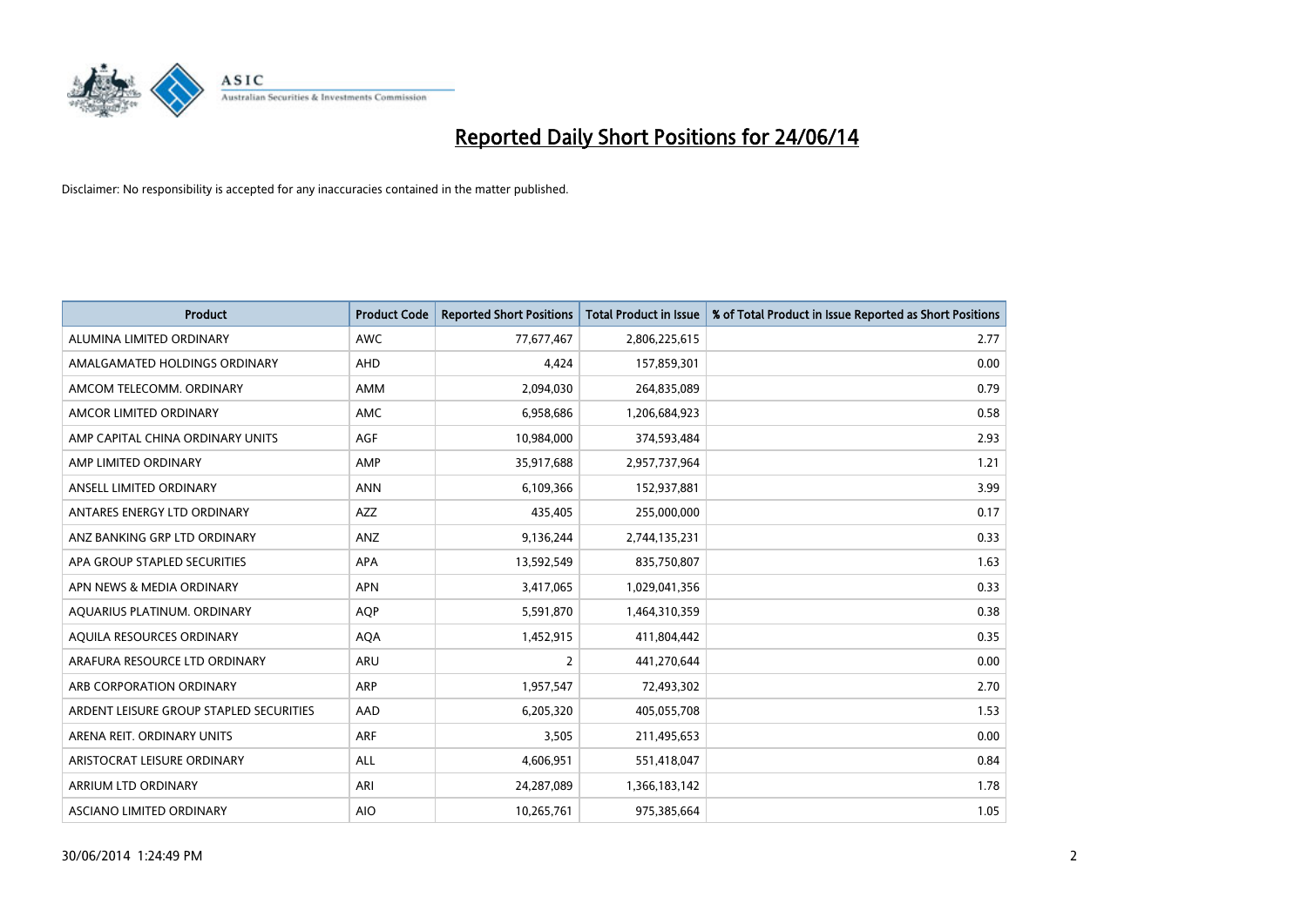

| <b>Product</b>                            | <b>Product Code</b> | <b>Reported Short Positions</b> | <b>Total Product in Issue</b> | % of Total Product in Issue Reported as Short Positions |
|-------------------------------------------|---------------------|---------------------------------|-------------------------------|---------------------------------------------------------|
| ASG GROUP LIMITED ORDINARY                | ASZ                 | 568,838                         | 206,720,839                   | 0.28                                                    |
| ASPEN GROUP ORD/UNITS STAPLED             | APZ                 | 20,918                          | 119,948,774                   | 0.02                                                    |
| ASTRO JAP PROP GROUP STAPLED US PROHIBIT. | AJA                 | 20,891                          | 67,211,752                    | 0.03                                                    |
| ASX LIMITED ORDINARY                      | ASX                 | 4,755,141                       | 193,595,162                   | 2.46                                                    |
| ATLAS IRON LIMITED ORDINARY               | <b>AGO</b>          | 85,787,744                      | 915,496,158                   | 9.37                                                    |
| ATRUM COAL NL ORDINARY                    | ATU                 | 354,037                         | 76,305,842                    | 0.46                                                    |
| AURIZON HOLDINGS LTD ORDINARY             | AZJ                 | 10,394,117                      | 2,137,284,503                 | 0.49                                                    |
| AURORA OIL & GAS ORDINARY                 | <b>AUT</b>          | 15,477                          | 448,785,778                   | 0.00                                                    |
| AUSDRILL LIMITED ORDINARY                 | <b>ASL</b>          | 26,150,045                      | 312,277,224                   | 8.37                                                    |
| AUSENCO LIMITED ORDINARY                  | AAX                 | 3,746,593                       | 168,449,799                   | 2.22                                                    |
| AUSTAL LIMITED ORDINARY                   | ASB                 | 134,091                         | 346,379,377                   | 0.04                                                    |
| AUSTBROKERS HOLDINGS ORDINARY             | <b>AUB</b>          | 73,268                          | 59,955,596                    | 0.12                                                    |
| AUSTIN ENGINEERING ORDINARY               | ANG                 | 1,373,973                       | 84,274,004                    | 1.63                                                    |
| AUSTRALAND PROPERTY STAPLED SECURITY      | <b>ALZ</b>          | 629,083                         | 578,984,528                   | 0.11                                                    |
| AUSTRALIAN AGRICULT, ORDINARY             | <b>AAC</b>          | 3,481,450                       | 532,474,721                   | 0.65                                                    |
| AUSTRALIAN FOUNDAT. ORDINARY              | AFI                 | 100                             | 1,049,055,166                 | 0.00                                                    |
| AUSTRALIAN INFR LTD ORDINARY              | <b>AIX</b>          | 14,364                          | 620,733,944                   | 0.00                                                    |
| AUSTRALIAN PHARM. ORDINARY                | API                 | 10,739,551                      | 488,115,883                   | 2.20                                                    |
| AUTOMOTIVE HOLDINGS ORDINARY              | AHE                 | 374,414                         | 306,437,941                   | 0.12                                                    |
| AVEO GROUP STAPLED SECURITIES             | AOG                 | 10,419,732                      | 500,111,460                   | 2.08                                                    |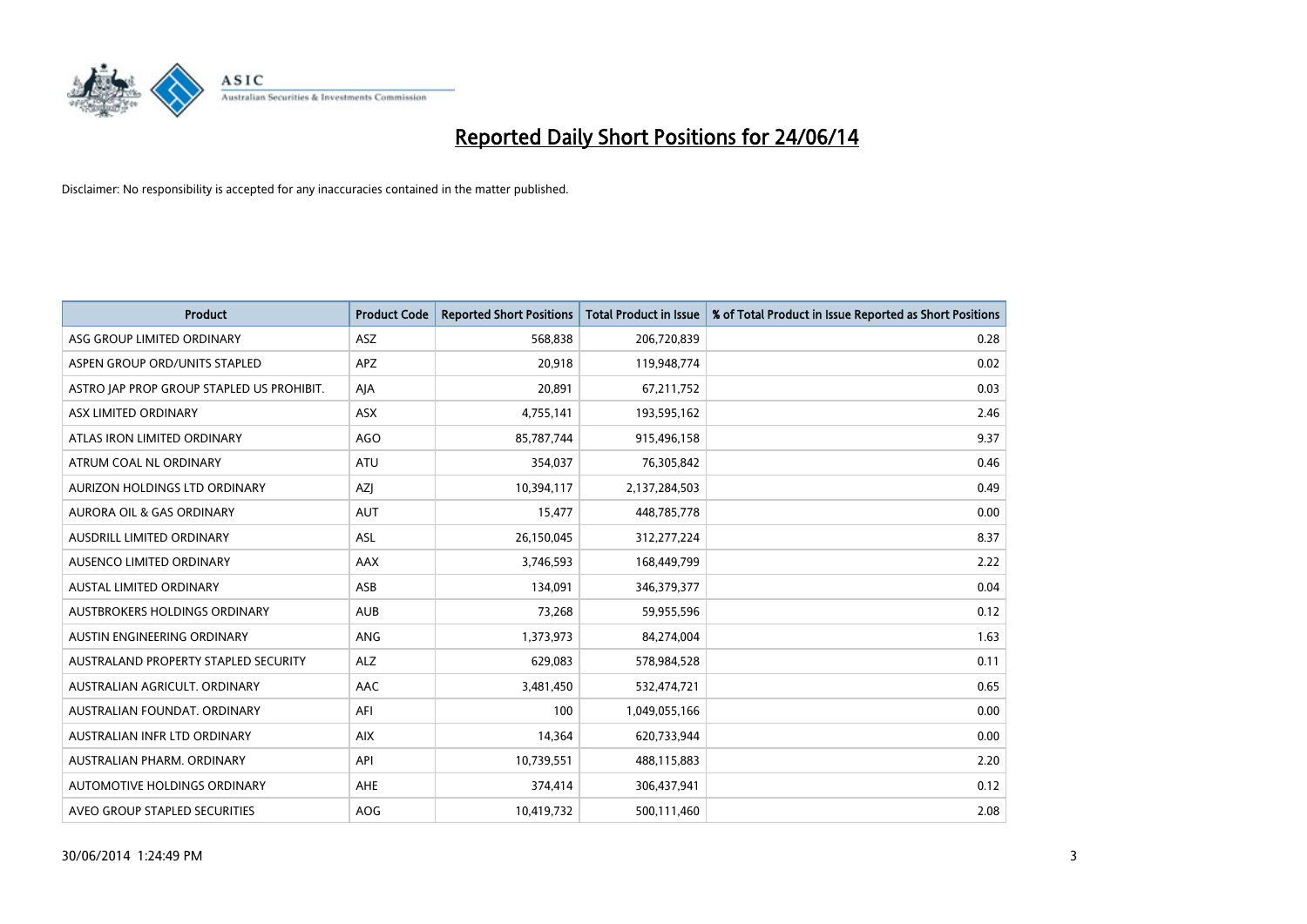

| <b>Product</b>                       | <b>Product Code</b> | <b>Reported Short Positions</b> | <b>Total Product in Issue</b> | % of Total Product in Issue Reported as Short Positions |
|--------------------------------------|---------------------|---------------------------------|-------------------------------|---------------------------------------------------------|
| AWE LIMITED ORDINARY                 | <b>AWE</b>          | 2,295,148                       | 522,696,385                   | 0.44                                                    |
| AZONTO PET LTD ORDINARY              | <b>APY</b>          | 1                               | 1,158,625,100                 | 0.00                                                    |
| AZUMAH RESOURCES ORDINARY            | <b>AZM</b>          | $\mathbf{1}$                    | 356,189,096                   | 0.00                                                    |
| BANDANNA ENERGY ORDINARY             | <b>BND</b>          | 23,973,813                      | 528,481,199                   | 4.54                                                    |
| BANK OF QUEENSLAND. ORDINARY         | <b>BOQ</b>          | 2,061,669                       | 362,516,534                   | 0.57                                                    |
| <b>BANNERMAN RESOURCES ORDINARY</b>  | <b>BMN</b>          | 128,297                         | 324,938,790                   | 0.04                                                    |
| <b>BASE RES LIMITED ORDINARY</b>     | <b>BSE</b>          | 5,517,119                       | 561,840,029                   | 0.98                                                    |
| BATHURST RES LTD. ORDINARY           | <b>BRL</b>          | 1,560,990                       | 944,931,961                   | 0.17                                                    |
| BC IRON LIMITED ORDINARY             | <b>BCI</b>          | 3,546,924                       | 124,028,630                   | 2.86                                                    |
| BEACH ENERGY LIMITED ORDINARY        | <b>BPT</b>          | 16,052,028                      | 1,291,666,518                 | 1.24                                                    |
| BEADELL RESOURCE LTD ORDINARY        | <b>BDR</b>          | 19,944,106                      | 792,207,280                   | 2.52                                                    |
| <b>BEGA CHEESE LTD ORDINARY</b>      | <b>BGA</b>          | 683,685                         | 152,245,802                   | 0.45                                                    |
| BENDIGO AND ADELAIDE ORDINARY        | <b>BEN</b>          | 11,779,972                      | 447,698,043                   | 2.63                                                    |
| BENITEC BIOPHARMA ORDINARY           | <b>BLT</b>          | 3,083                           | 114,898,793                   | 0.00                                                    |
| BENTHAM IMF LTD ORDINARY             | <b>IMF</b>          | 4,272,349                       | 165,370,269                   | 2.58                                                    |
| BERKELEY RESOURCES ORDINARY          | <b>BKY</b>          | 179,414                         | 180,361,323                   | 0.10                                                    |
| BETASHARES ASX RES ETF UNITS         | <b>ORE</b>          | 517,432                         | 2,922,150                     | 17.71                                                   |
| BETASHARESCASHETF ETF UNITS          | AAA                 | 31,000                          | 9,406,929                     | 0.33                                                    |
| BHP BILLITON LIMITED ORDINARY        | <b>BHP</b>          | 6,797,512                       | 3,211,691,105                 | 0.21                                                    |
| <b>BIGAIR GROUP LIMITED ORDINARY</b> | <b>BGL</b>          | 45,160                          | 172,872,340                   | 0.03                                                    |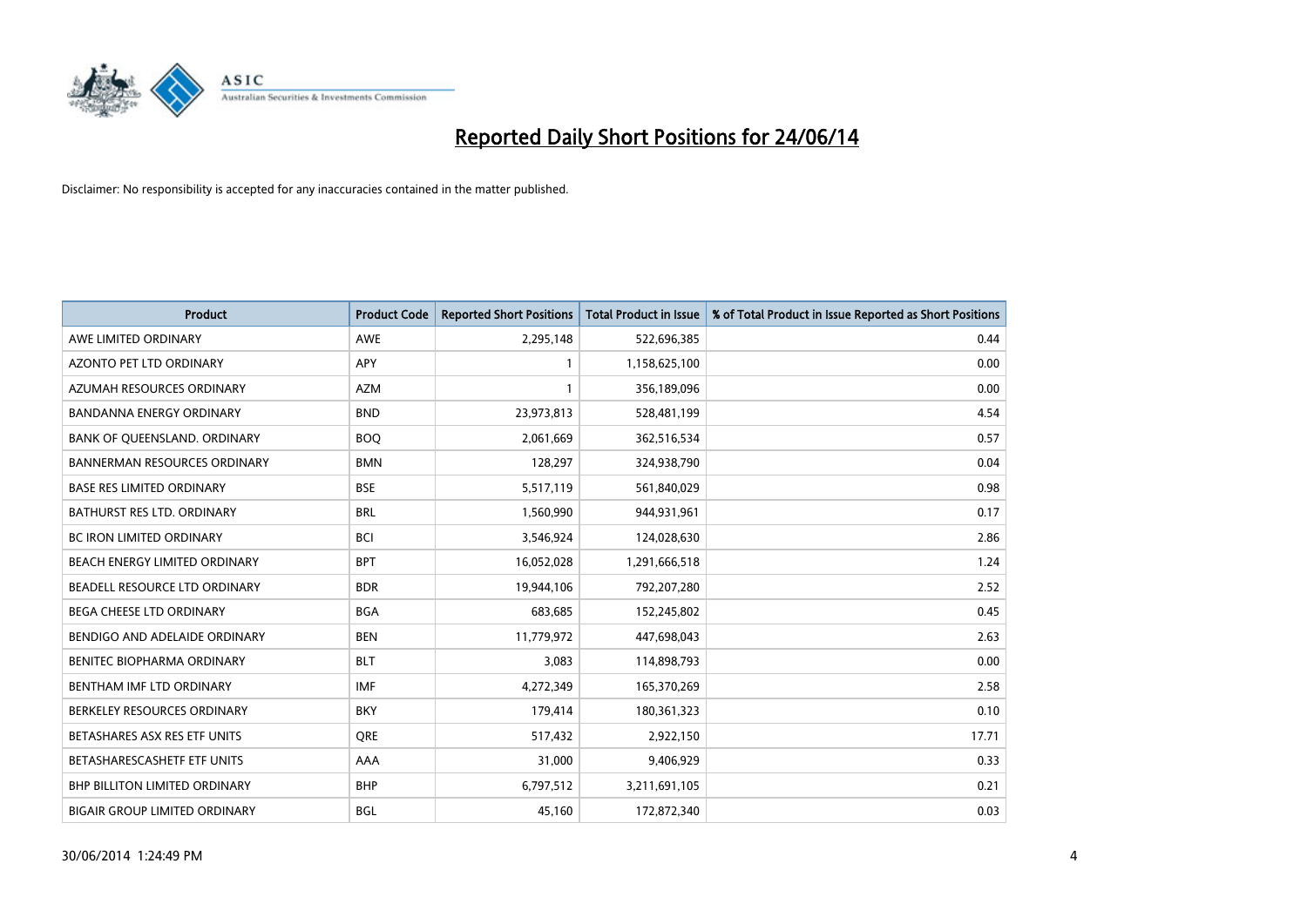

| <b>Product</b>                         | <b>Product Code</b> | <b>Reported Short Positions</b> | <b>Total Product in Issue</b> | % of Total Product in Issue Reported as Short Positions |
|----------------------------------------|---------------------|---------------------------------|-------------------------------|---------------------------------------------------------|
| <b>BILLABONG ORDINARY</b>              | <b>BBG</b>          | 14,826,780                      | 990,370,034                   | 1.50                                                    |
| <b>BIONOMICS LIMITED ORDINARY</b>      | <b>BNO</b>          | 90,472                          | 417,342,567                   | 0.02                                                    |
| <b>BLACKMORES LIMITED ORDINARY</b>     | <b>BKL</b>          | 9,454                           | 17,113,392                    | 0.06                                                    |
| BLACKTHORN RESOURCES ORD US PROHIBITED | <b>BTR</b>          | 223,726                         | 164,285,950                   | 0.14                                                    |
| <b>BLUESCOPE STEEL LTD ORDINARY</b>    | <b>BSL</b>          | 950,220                         | 558,848,896                   | 0.17                                                    |
| <b>BOART LONGYEAR ORDINARY</b>         | <b>BLY</b>          | 41,629,287                      | 461, 163, 412                 | 9.03                                                    |
| BORAL LIMITED, ORDINARY                | <b>BLD</b>          | 18,430,824                      | 782,736,249                   | 2.35                                                    |
| <b>BRADKEN LIMITED ORDINARY</b>        | <b>BKN</b>          | 13,611,482                      | 171,027,249                   | 7.96                                                    |
| <b>BRAMBLES LIMITED ORDINARY</b>       | <b>BXB</b>          | 1,230,390                       | 1,562,945,947                 | 0.08                                                    |
| <b>BREVILLE GROUP LTD ORDINARY</b>     | <b>BRG</b>          | 3,327,089                       | 130,095,322                   | 2.56                                                    |
| <b>BRICKWORKS LIMITED ORDINARY</b>     | <b>BKW</b>          | 69,679                          | 148,038,996                   | 0.05                                                    |
| BT INVESTMENT MNGMNT ORDINARY          | <b>BTT</b>          | 93,918                          | 282,727,073                   | 0.03                                                    |
| <b>BURU ENERGY ORDINARY</b>            | <b>BRU</b>          | 16,952,959                      | 298,505,530                   | 5.68                                                    |
| <b>BWP TRUST ORDINARY UNITS</b>        | <b>BWP</b>          | 8,323,444                       | 634,395,195                   | 1.31                                                    |
| <b>CABCHARGE AUSTRALIA ORDINARY</b>    | CAB                 | 10,166,983                      | 120,430,683                   | 8.44                                                    |
| CALIBRE GROUP LTD ORDINARY             | <b>CGH</b>          | 2,293                           | 333,200,148                   | 0.00                                                    |
| CALTEX AUSTRALIA ORDINARY              | <b>CTX</b>          | 2,034,546                       | 270,000,000                   | 0.75                                                    |
| CAPITOL HEALTH ORDINARY                | CAJ                 | 278,647                         | 431,180,115                   | 0.06                                                    |
| <b>CARDNO LIMITED ORDINARY</b>         | CDD                 | 7,316,614                       | 162,627,638                   | 4.50                                                    |
| <b>CARINDALE PROPERTY UNIT</b>         | <b>CDP</b>          | 2,023                           | 70,000,000                    | 0.00                                                    |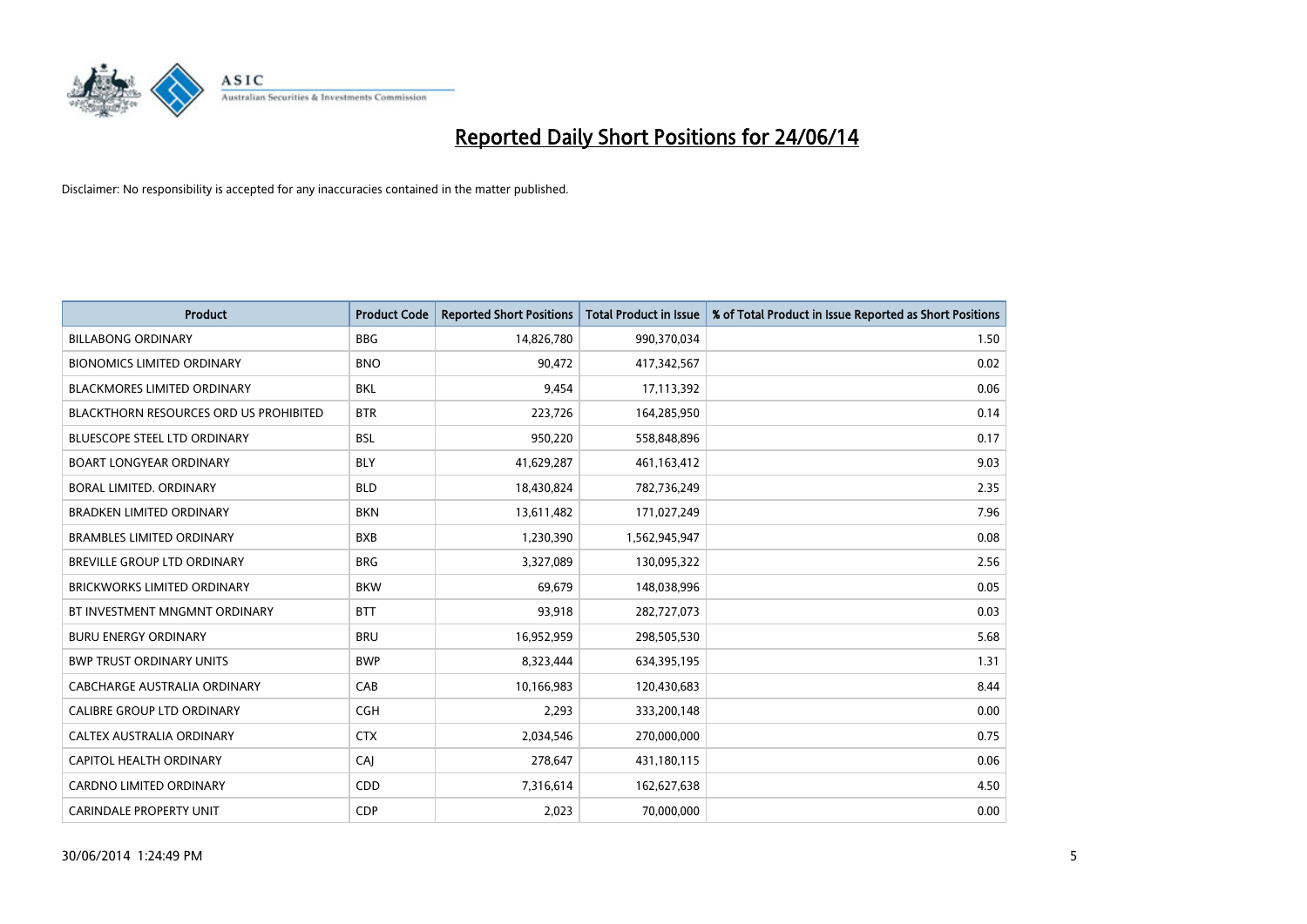

| <b>Product</b>                          | <b>Product Code</b> | <b>Reported Short Positions</b> | <b>Total Product in Issue</b> | % of Total Product in Issue Reported as Short Positions |
|-----------------------------------------|---------------------|---------------------------------|-------------------------------|---------------------------------------------------------|
| CARNARVON PETROLEUM ORDINARY            | <b>CVN</b>          | 734                             | 987,176,977                   | 0.00                                                    |
| CARSALES.COM LTD ORDINARY               | <b>CRZ</b>          | 6,491,111                       | 237,828,965                   | 2.73                                                    |
| CASH CONVERTERS ORDINARY                | CCV                 | 10,335,482                      | 428,886,124                   | 2.41                                                    |
| CEDAR WOODS PROP. ORDINARY              | <b>CWP</b>          | 220,132                         | 78,336,371                    | 0.28                                                    |
| CENTRAL PETROLEUM ORDINARY              | <b>CTP</b>          | 1,327,914                       | 348,718,957                   | 0.38                                                    |
| <b>CERAMIC FUEL CELLS ORDINARY</b>      | <b>CFU</b>          | 4,058                           | 2,478,608,474                 | 0.00                                                    |
| CFS RETAIL TRUST GRP STAPLED SECURITIES | <b>CFX</b>          | 64,285,898                      | 3,018,050,810                 | 2.13                                                    |
| CHALLENGER LIMITED ORDINARY             | <b>CGF</b>          | 768,881                         | 530,862,585                   | 0.14                                                    |
| <b>CHANDLER MACLEOD LTD ORDINARY</b>    | <b>CMG</b>          | 83.787                          | 547,985,086                   | 0.02                                                    |
| CHARTER HALL GROUP STAPLED US PROHIBIT. | <b>CHC</b>          | 556,793                         | 347,925,558                   | 0.16                                                    |
| <b>CHARTER HALL RETAIL UNITS</b>        | <b>COR</b>          | 11,638,302                      | 369,040,750                   | 3.15                                                    |
| <b>CHORUS LIMITED ORDINARY</b>          | <b>CNU</b>          | 112,348                         | 396,369,767                   | 0.03                                                    |
| COAL OF AFRICA LTD ORDINARY             | <b>CZA</b>          | 426                             | 1,048,368,613                 | 0.00                                                    |
| <b>COALSPUR MINES LTD ORDINARY</b>      | <b>CPL</b>          | 3,245,951                       | 641,394,435                   | 0.51                                                    |
| <b>COBAR CONSOLIDATED ORDINARY</b>      | CCU                 | 100,000                         | 329,715,353                   | 0.03                                                    |
| COCA-COLA AMATIL ORDINARY               | <b>CCL</b>          | 7,512,449                       | 763,590,249                   | 0.98                                                    |
| <b>COCHLEAR LIMITED ORDINARY</b>        | <b>COH</b>          | 10,321,374                      | 57,062,020                    | 18.09                                                   |
| <b>COCKATOO COAL ORDINARY</b>           | <b>COK</b>          | 167,987                         | 4,560,196,928                 | 0.00                                                    |
| <b>CODAN LIMITED ORDINARY</b>           | <b>CDA</b>          | 713,157                         | 176,969,924                   | 0.40                                                    |
| COFFEY INTERNATIONAL ORDINARY           | <b>COF</b>          | 7,994                           | 255,833,165                   | 0.00                                                    |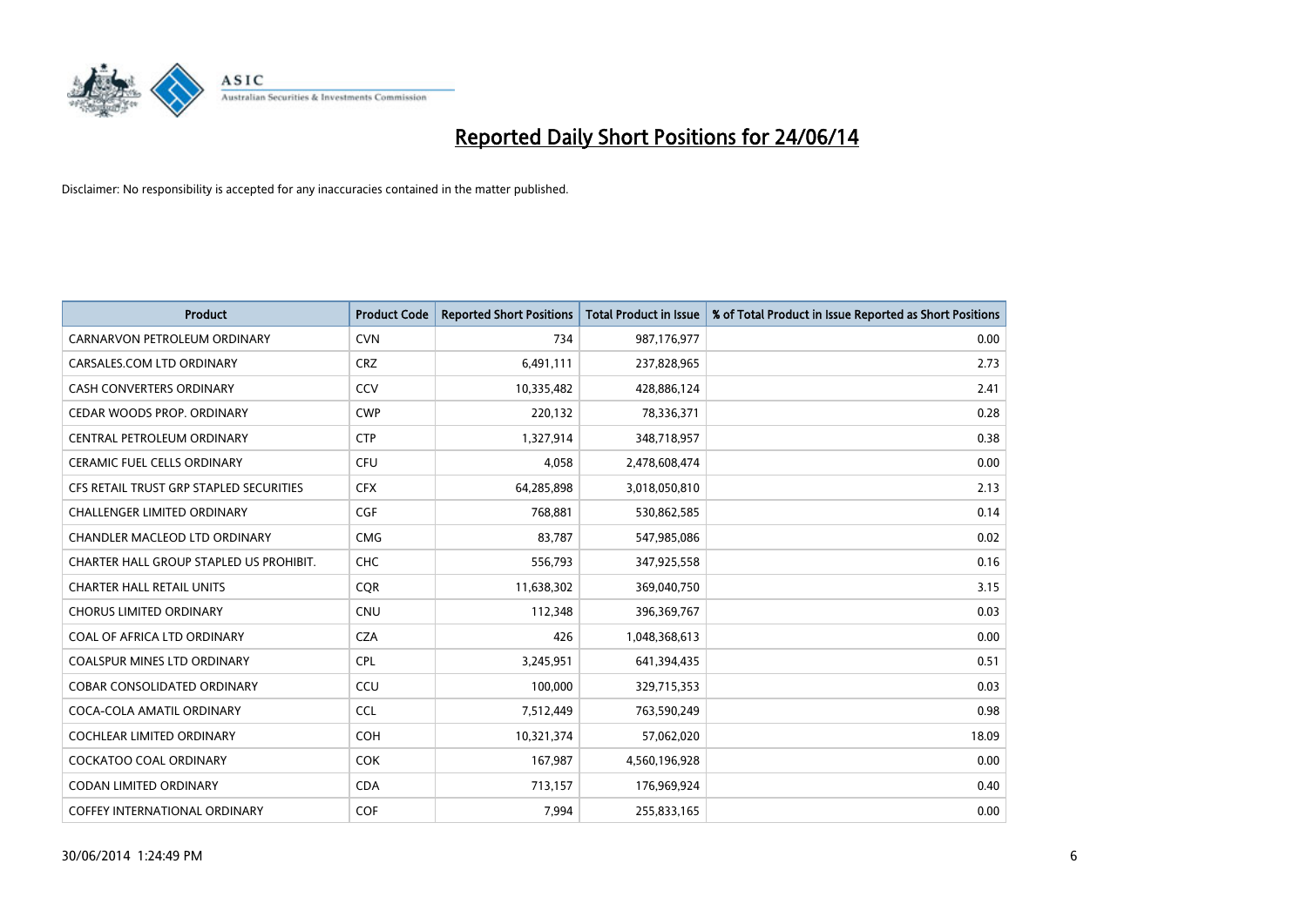

| Product                                 | <b>Product Code</b> | <b>Reported Short Positions</b> | <b>Total Product in Issue</b> | % of Total Product in Issue Reported as Short Positions |
|-----------------------------------------|---------------------|---------------------------------|-------------------------------|---------------------------------------------------------|
| <b>COKAL LTD ORDINARY</b>               | <b>CKA</b>          | 6,820                           | 471,103,926                   | 0.00                                                    |
| <b>COLLECTION HOUSE ORDINARY</b>        | <b>CLH</b>          | 2,168,116                       | 129,717,785                   | 1.67                                                    |
| <b>COLLINS FOODS LTD ORDINARY</b>       | <b>CKF</b>          | 18,695                          | 93,000,003                    | 0.02                                                    |
| COMMONWEALTH BANK, ORDINARY             | <b>CBA</b>          | 9,493,679                       | 1,621,319,194                 | 0.59                                                    |
| <b>COMPASS RESOURCES ORDINARY</b>       | <b>CMR</b>          | 7,472                           | 1,403,744,100                 | 0.00                                                    |
| <b>COMPUTERSHARE LTD ORDINARY</b>       | <b>CPU</b>          | 12,379,645                      | 556,203,079                   | 2.23                                                    |
| <b>COOPER ENERGY LTD ORDINARY</b>       | <b>COE</b>          | 2,299                           | 329,235,509                   | 0.00                                                    |
| <b>CORP TRAVEL LIMITED ORDINARY</b>     | <b>CTD</b>          | 347,686                         | 89,890,762                    | 0.39                                                    |
| COVER-MORE GRP LTD ORDINARY             | <b>CVO</b>          | 5,228,243                       | 317,750,000                   | 1.65                                                    |
| <b>CREDIT CORP GROUP ORDINARY</b>       | <b>CCP</b>          | 283,274                         | 46,131,882                    | 0.61                                                    |
| <b>CROMWELL PROP STAPLED SECURITIES</b> | <b>CMW</b>          | 16,481,856                      | 1,727,280,850                 | 0.95                                                    |
| <b>CROWE HORWATH AUS ORDINARY</b>       | <b>CRH</b>          | 559,271                         | 273,005,429                   | 0.20                                                    |
| CROWN RESORTS LTD ORDINARY              | <b>CWN</b>          | 4,215,523                       | 728,394,185                   | 0.58                                                    |
| <b>CSG LIMITED ORDINARY</b>             | CSV                 | 250,278                         | 278,973,075                   | 0.09                                                    |
| <b>CSL LIMITED ORDINARY</b>             | <b>CSL</b>          | 592,959                         | 478,179,966                   | 0.12                                                    |
| <b>CSR LIMITED ORDINARY</b>             | <b>CSR</b>          | 14,817,024                      | 506,000,315                   | 2.93                                                    |
| <b>CUDECO LIMITED ORDINARY</b>          | CDU                 | 9,539,414                       | 234,583,408                   | 4.07                                                    |
| DART ENERGY LTD ORDINARY                | <b>DTE</b>          | 691,208                         | 1,108,752,733                 | 0.06                                                    |
| DATA#3 LIMITED ORDINARY                 | <b>DTL</b>          | 304,883                         | 153,974,950                   | 0.20                                                    |
| DAVID JONES LIMITED ORDINARY            | <b>DJS</b>          | 20,157,814                      | 537,137,845                   | 3.75                                                    |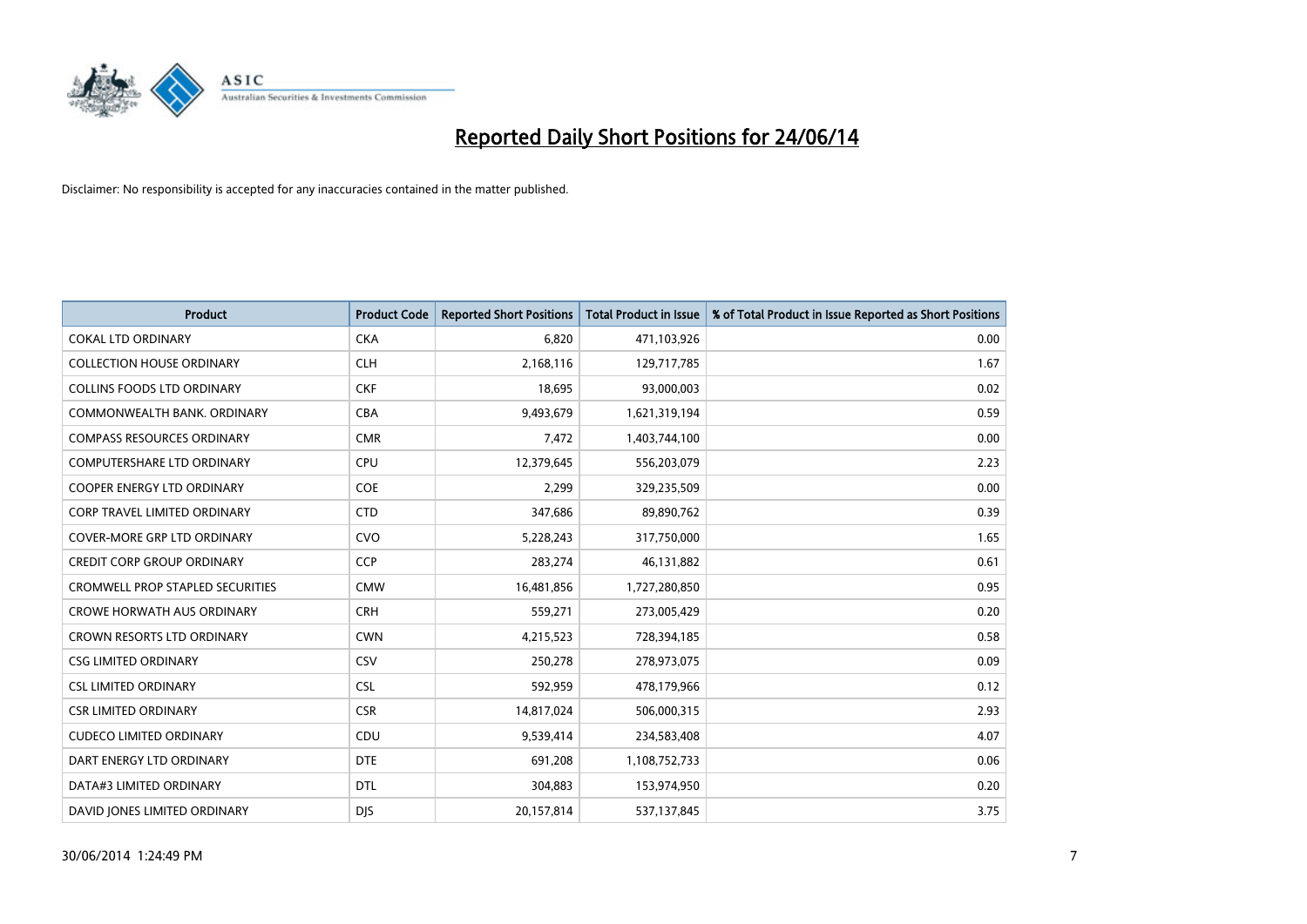

| <b>Product</b>                       | <b>Product Code</b> | <b>Reported Short Positions</b> | <b>Total Product in Issue</b> | % of Total Product in Issue Reported as Short Positions |
|--------------------------------------|---------------------|---------------------------------|-------------------------------|---------------------------------------------------------|
| <b>DECMIL GROUP LIMITED ORDINARY</b> | <b>DCG</b>          | 1,321,821                       | 168,657,794                   | 0.78                                                    |
| DEEP YELLOW LIMITED ORDINARY         | <b>DYL</b>          | 840                             | 1,617,041,367                 | 0.00                                                    |
| DEXUS PROPERTY GROUP STAPLED UNITS   | <b>DXS</b>          | 11,320,403                      | 5,433,110,810                 | 0.21                                                    |
| DICK SMITH HLDGS ORDINARY            | <b>DSH</b>          | 16,788,554                      | 236,511,364                   | 7.10                                                    |
| DISCOVERY METALS LTD ORDINARY        | <b>DML</b>          | 1,310,235                       | 644,039,581                   | 0.20                                                    |
| DOMINO PIZZA ENTERPR ORDINARY        | <b>DMP</b>          | 2,350,523                       | 85,933,273                    | 2.74                                                    |
| DONACO INTERNATIONAL ORDINARY        | <b>DNA</b>          | 2,354,997                       | 460,282,631                   | 0.51                                                    |
| DORAY MINERALS LTD ORDINARY          | <b>DRM</b>          | 42,889                          | 163,401,768                   | 0.03                                                    |
| DOWNER EDI LIMITED ORDINARY          | <b>DOW</b>          | 17,845,413                      | 435,399,975                   | 4.10                                                    |
| DRAGON MINING LTD ORDINARY           | <b>DRA</b>          | 147                             | 88,840,613                    | 0.00                                                    |
| DRILLSEARCH ENERGY ORDINARY          | <b>DLS</b>          | 19,541,784                      | 445,245,370                   | 4.39                                                    |
| DUET GROUP STAPLED US PROHIBIT.      | <b>DUE</b>          | 4,495,918                       | 1,317,809,323                 | 0.34                                                    |
| DULUXGROUP LIMITED ORDINARY          | <b>DLX</b>          | 1,215,174                       | 383,503,942                   | 0.32                                                    |
| <b>DWS LTD ORDINARY</b>              | <b>DWS</b>          | 131,352                         | 132,362,763                   | 0.10                                                    |
| ECHO ENTERTAINMENT ORDINARY          | EGP                 | 7,952,755                       | 825,672,730                   | 0.96                                                    |
| ELDERS LIMITED ORDINARY              | <b>ELD</b>          | 19,825,545                      | 455,013,329                   | 4.36                                                    |
| ELEMENTAL MINERALS ORDINARY          | <b>ELM</b>          | 129,129                         | 305,063,391                   | 0.04                                                    |
| <b>EMECO HOLDINGS ORDINARY</b>       | <b>EHL</b>          | 9,869,331                       | 599,675,707                   | 1.65                                                    |
| <b>ENDEAVOUR MIN CORP CDI 1:1</b>    | <b>EVR</b>          | 31,265                          | 57,448,149                    | 0.05                                                    |
| ENERGY RESOURCES ORDINARY 'A'        | ERA                 | 9,672,123                       | 517,725,062                   | 1.87                                                    |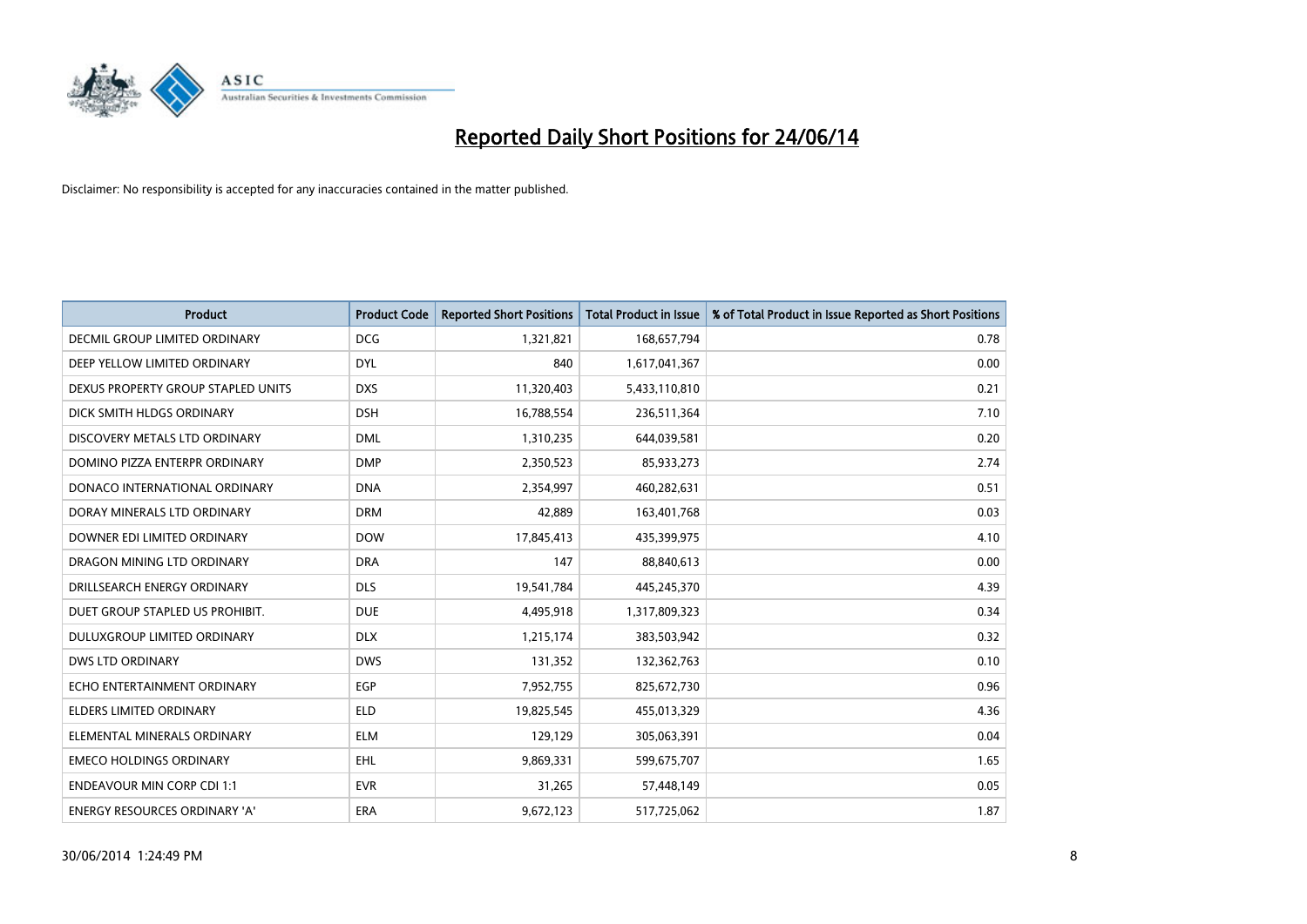

| <b>Product</b>                         | <b>Product Code</b> | <b>Reported Short Positions</b> | <b>Total Product in Issue</b> | % of Total Product in Issue Reported as Short Positions |
|----------------------------------------|---------------------|---------------------------------|-------------------------------|---------------------------------------------------------|
| <b>ENERGY WORLD CORPOR, ORDINARY</b>   | <b>EWC</b>          | 42,948,929                      | 1,734,166,672                 | 2.48                                                    |
| ENVESTRA LIMITED ORDINARY              | <b>ENV</b>          | 1,253,660                       | 1,796,808,474                 | 0.07                                                    |
| EQUATORIAL RES LTD ORDINARY            | EQX                 | 174                             | 122,185,353                   | 0.00                                                    |
| EQUITY TRUSTEES ORDINARY               | EQT                 | 19                              | 19,104,667                    | 0.00                                                    |
| ERM POWER LIMITED ORDINARY             | EPW                 | 775,785                         | 239,269,727                   | 0.32                                                    |
| ETHANE PIPELINE STAPLED SECURITIES     | <b>EPX</b>          | 4,168                           | 69,302,275                    | 0.01                                                    |
| EVOLUTION MINING LTD ORDINARY          | <b>EVN</b>          | 26,331,679                      | 709,989,453                   | 3.71                                                    |
| FAIRFAX MEDIA LTD ORDINARY             | FXJ                 | 74,860,524                      | 2,351,955,725                 | 3.18                                                    |
| <b>FANTASTIC HOLDINGS ORDINARY</b>     | <b>FAN</b>          | 78,993                          | 103,068,398                   | 0.08                                                    |
| <b>FAR LTD ORDINARY</b>                | <b>FAR</b>          | 5,108,263                       | 2,699,846,742                 | 0.19                                                    |
| FEDERATION CNTRES ORD/UNIT STAPLED SEC | FDC                 | 1,306,900                       | 1,427,641,565                 | 0.09                                                    |
| FINBAR GROUP LIMITED ORDINARY          | <b>FRI</b>          | 9,364                           | 227,018,204                   | 0.00                                                    |
| FISHER & PAYKEL H. ORDINARY            | <b>FPH</b>          | 7,020                           | 551,797,499                   | 0.00                                                    |
| FLEETWOOD CORP ORDINARY                | <b>FWD</b>          | 2,180,862                       | 60,581,211                    | 3.60                                                    |
| FLETCHER BUILDING ORDINARY             | <b>FBU</b>          | 2,176,651                       | 687,854,788                   | 0.32                                                    |
| FLEXIGROUP LIMITED ORDINARY            | <b>FXL</b>          | 2,265,930                       | 304,096,060                   | 0.75                                                    |
| FLIGHT CENTRE TRAVEL ORDINARY          | <b>FLT</b>          | 5,598,931                       | 100,566,954                   | 5.57                                                    |
| FLINDERS MINES LTD ORDINARY            | <b>FMS</b>          | 18,815,910                      | 2,400,995,602                 | 0.78                                                    |
| <b>FOCUS MINERALS LTD ORDINARY</b>     | <b>FML</b>          | 3,100,779                       | 9,137,375,877                 | 0.03                                                    |
| FOLKESTONE EDU TRUST UNITS             | FET                 | 6,198                           | 205,069,661                   | 0.00                                                    |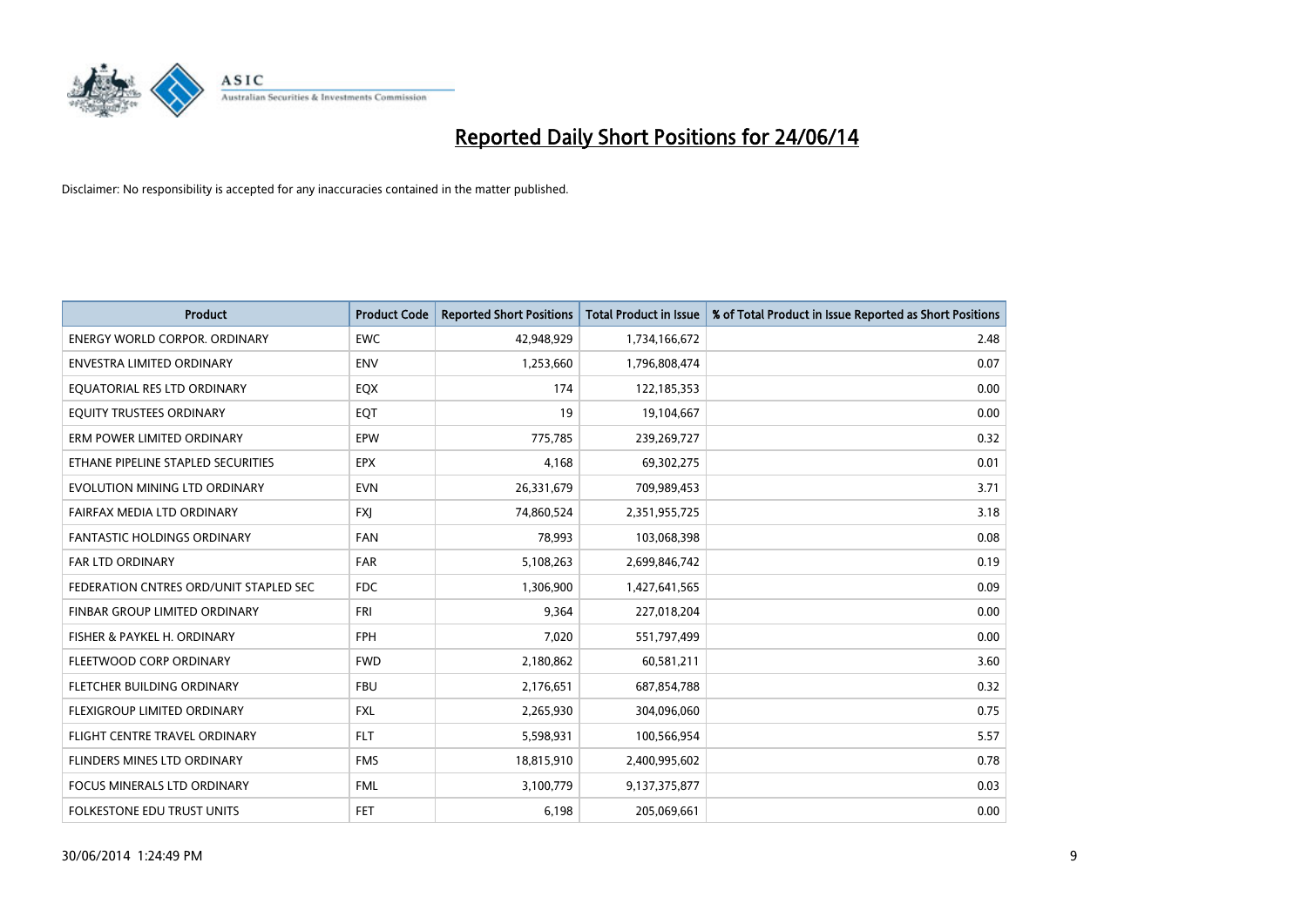

| <b>Product</b>                                   | <b>Product Code</b> | <b>Reported Short Positions</b> | <b>Total Product in Issue</b> | % of Total Product in Issue Reported as Short Positions |
|--------------------------------------------------|---------------------|---------------------------------|-------------------------------|---------------------------------------------------------|
| <b>FORGE GROUP LIMITED ORDINARY</b>              | <b>FGE</b>          | 2,058,938                       | 86,169,014                    | 2.39                                                    |
| FORTESCUE METALS GRP ORDINARY                    | <b>FMG</b>          | 208,143,385                     | 3,113,798,151                 | 6.68                                                    |
| FREEDOM FOOD LTD ORDINARY                        | <b>FNP</b>          | 13,870                          | 150,645,371                   | 0.01                                                    |
| <b>G.U.D. HOLDINGS ORDINARY</b>                  | GUD                 | 3,224,291                       | 70,939,492                    | 4.55                                                    |
| <b>G8 EDUCATION LIMITED ORDINARY</b>             | <b>GEM</b>          | 11,387,830                      | 330,941,088                   | 3.44                                                    |
| <b>GALAXY RESOURCES ORDINARY</b>                 | <b>GXY</b>          | 49,595                          | 1,027,077,829                 | 0.00                                                    |
| <b>GDI PROPERTY GRP STAPLED SECURITIES</b>       | GDI                 | 339,021                         | 567,575,025                   | 0.06                                                    |
| <b>GENESIS ENERGY LTD ORDINARY</b>               | <b>GNE</b>          | 18,000                          | 1,000,000,000                 | 0.00                                                    |
| <b>GENETIC TECHNOLOGIES ORDINARY</b>             | <b>GTG</b>          | 1,023,000                       | 590,948,752                   | 0.17                                                    |
| <b>GEODYNAMICS LIMITED ORDINARY</b>              | GDY                 | 819                             | 435,880,130                   | 0.00                                                    |
| <b>GINDALBIE METALS LTD ORDINARY</b>             | <b>GBG</b>          | 34,501,953                      | 1,494,007,381                 | 2.31                                                    |
| <b>GOODMAN FIELDER, ORDINARY</b>                 | <b>GFF</b>          | 12,679,886                      | 1,955,559,207                 | 0.65                                                    |
| <b>GOODMAN GROUP STAPLED</b>                     | <b>GMG</b>          | 7,915,826                       | 1,727,685,976                 | 0.46                                                    |
| <b>GPT GROUP STAPLED SEC.</b>                    | <b>GPT</b>          | 5,243,707                       | 1,685,460,955                 | 0.31                                                    |
| <b>GRAINCORP LIMITED A CLASS ORDINARY</b>        | <b>GNC</b>          | 11,051,661                      | 228,855,628                   | 4.83                                                    |
| <b>GRANGE RESOURCES. ORDINARY</b>                | GRR                 | 6,008,302                       | 1,157,097,869                 | 0.52                                                    |
| <b>GREENCROSS LIMITED ORDINARY</b>               | <b>GXL</b>          | 753,182                         | 90,893,174                    | 0.83                                                    |
| <b>GREENLAND MIN EN LTD ORDINARY</b>             | GGG                 | 3,087,023                       | 576,452,827                   | 0.54                                                    |
| <b>GREENLAND MIN EN LTD RIGHTS 26-JUN-14</b>     | GGGR                | 128,138                         | 88,685,050                    | 0.14                                                    |
| <b>GROWTHPOINT PROPERTY ORD/UNIT STAPLED SEC</b> | GOZ                 | 428.292                         | 488,029,437                   | 0.09                                                    |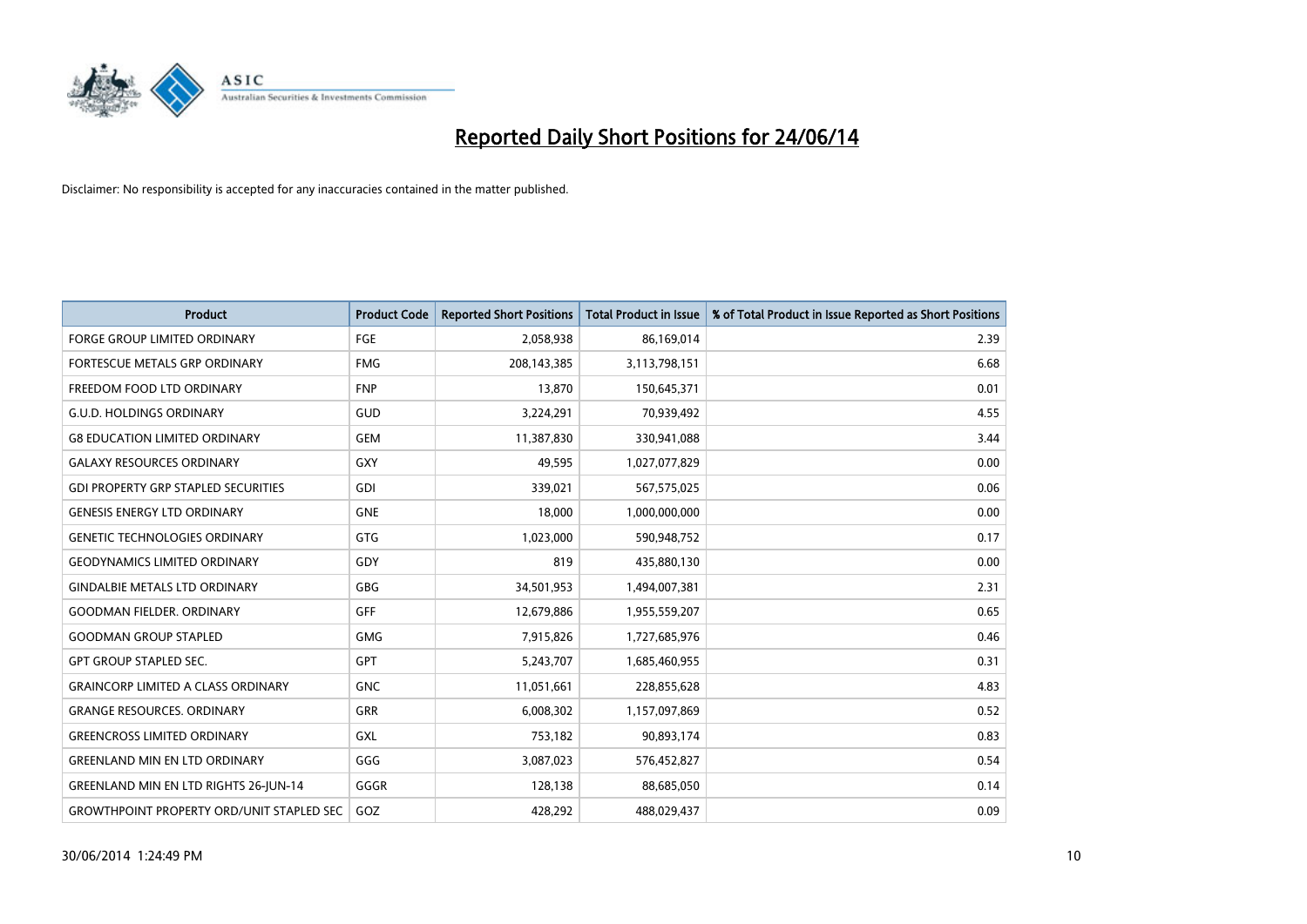

| <b>Product</b>                       | <b>Product Code</b> | <b>Reported Short Positions</b> | <b>Total Product in Issue</b> | % of Total Product in Issue Reported as Short Positions |
|--------------------------------------|---------------------|---------------------------------|-------------------------------|---------------------------------------------------------|
| <b>GRYPHON MINERALS LTD ORDINARY</b> | GRY                 | 4,154,539                       | 401,011,505                   | 1.04                                                    |
| <b>GUILDFORD COAL LTD ORDINARY</b>   | <b>GUF</b>          | 6,933,891                       | 761,857,020                   | 0.91                                                    |
| <b>GUINNESS PEAT GROUP. CDI 1:1</b>  | GPG                 | 1,925                           | 171,244,089                   | 0.00                                                    |
| <b>GWA GROUP LTD ORDINARY</b>        | <b>GWA</b>          | 16,906,965                      | 306,533,770                   | 5.52                                                    |
| HANSEN TECHNOLOGIES ORDINARY         | <b>HSN</b>          | 343                             | 161,209,642                   | 0.00                                                    |
| <b>HARVEY NORMAN ORDINARY</b>        | <b>HVN</b>          | 60,690,278                      | 1,062,316,784                 | 5.71                                                    |
| <b>HENDERSON GROUP CDI 1:1</b>       | HGG                 | 612,069                         | 667,097,807                   | 0.09                                                    |
| HFA HOLDINGS LIMITED ORDINARY        | <b>HFA</b>          | 3,809                           | 118,738,157                   | 0.00                                                    |
| <b>HIGHFIELD RES LTD ORDINARY</b>    | <b>HFR</b>          | 73,391                          | 135,500,003                   | 0.05                                                    |
| <b>HIGHLANDS PACIFIC ORDINARY</b>    | <b>HIG</b>          | 3,153                           | 854,261,346                   | 0.00                                                    |
| HILLS LTD ORDINARY                   | <b>HIL</b>          | 62,965                          | 234,673,087                   | 0.03                                                    |
| HORIZON OIL LIMITED ORDINARY         | <b>HZN</b>          | 64,768,493                      | 1,301,981,265                 | 4.97                                                    |
| <b>IBUY GROUP LTD ORDINARY</b>       | <b>IBY</b>          | 4,008,988                       | 426,069,834                   | 0.94                                                    |
| <b>ICAR ASIA LTD ORDINARY</b>        | ICQ                 | 38,383                          | 122,287,174                   | 0.03                                                    |
| <b>ICON ENERGY LIMITED ORDINARY</b>  | <b>ICN</b>          | 27,075                          | 615,774,351                   | 0.00                                                    |
| <b>IINET LIMITED ORDINARY</b>        | <b>IIN</b>          | 7,014,389                       | 161,238,847                   | 4.35                                                    |
| ILUKA RESOURCES ORDINARY             | ILU                 | 37,231,757                      | 418,700,517                   | 8.89                                                    |
| <b>IMDEX LIMITED ORDINARY</b>        | <b>IMD</b>          | 4,097,984                       | 212,110,368                   | 1.93                                                    |
| <b>INCITEC PIVOT ORDINARY</b>        | IPL                 | 27,655,728                      | 1,644,919,097                 | 1.68                                                    |
| INDEPENDENCE GROUP ORDINARY          | <b>IGO</b>          | 383,167                         | 233,323,905                   | 0.16                                                    |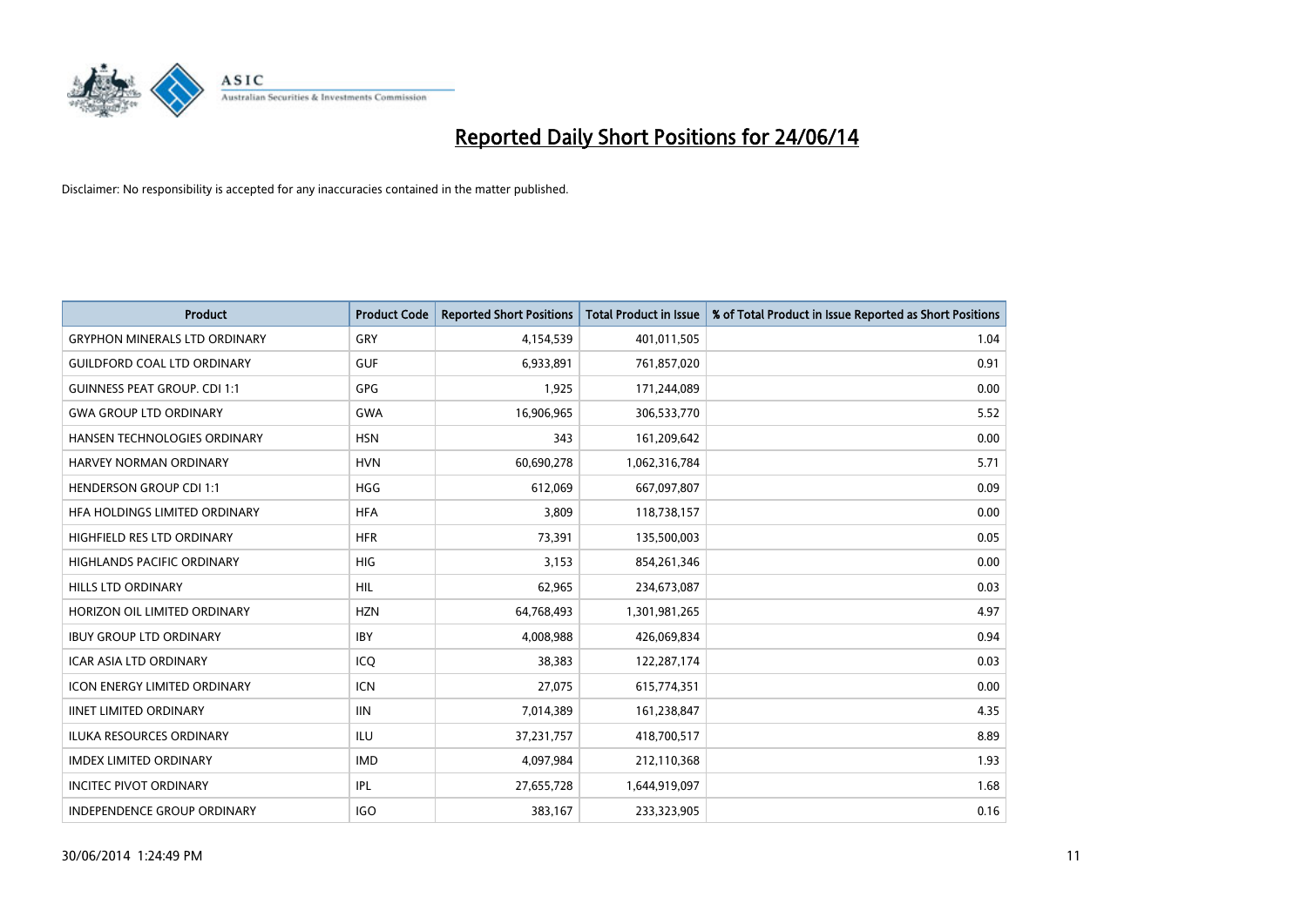

| <b>Product</b>                           | <b>Product Code</b> | <b>Reported Short Positions</b> | <b>Total Product in Issue</b> | % of Total Product in Issue Reported as Short Positions |
|------------------------------------------|---------------------|---------------------------------|-------------------------------|---------------------------------------------------------|
| <b>INDOCHINE MINING LTD ORDINARY</b>     | <b>IDC</b>          | 18,008                          | 1,095,830,301                 | 0.00                                                    |
| INDOPHIL RESOURCES ORDINARY              | <b>IRN</b>          | 105,785                         | 1,203,146,194                 | 0.01                                                    |
| <b>INDUSTRIA REIT STAPLED</b>            | <b>IDR</b>          | 125,316                         | 125,000,001                   | 0.10                                                    |
| INFIGEN ENERGY STAPLED SECURITIES        | <b>IFN</b>          | 2,634,388                       | 764,993,434                   | 0.34                                                    |
| <b>INFOMEDIA LTD ORDINARY</b>            | <b>IFM</b>          | 18,689                          | 306,766,855                   | 0.01                                                    |
| <b>INGENIA GROUP STAPLED SECURITIES</b>  | <b>INA</b>          | 2,410,216                       | 676,240,232                   | 0.36                                                    |
| <b>INSURANCE AUSTRALIA ORDINARY</b>      | IAG                 | 13,864,590                      | 2,341,618,048                 | 0.59                                                    |
| <b>INTEGRATED RESEARCH ORDINARY</b>      | IRI                 | 22,322                          | 168,959,453                   | 0.01                                                    |
| <b>INTREPID MINES ORDINARY</b>           | IAU                 | 6,766,383                       | 557,343,570                   | 1.21                                                    |
| INVESTA OFFICE FUND STAPLED SECURITIES   | IOF.                | 550,638                         | 614,047,458                   | 0.09                                                    |
| <b>INVOCARE LIMITED ORDINARY</b>         | <b>IVC</b>          | 4,543,661                       | 110,030,298                   | 4.13                                                    |
| <b>IOOF HOLDINGS LTD ORDINARY</b>        | IFL                 | 4,584,761                       | 232,118,034                   | 1.98                                                    |
| <b>IPROPERTY GROUP LTD ORDINARY</b>      | <b>IPP</b>          | 2,523,287                       | 181,703,204                   | 1.39                                                    |
| <b>IRESS LIMITED ORDINARY</b>            | <b>IRE</b>          | 3,882,635                       | 158,585,126                   | 2.45                                                    |
| <b>IRON ORE HOLDINGS ORDINARY</b>        | <b>IOH</b>          | 26,197                          | 161,174,005                   | 0.02                                                    |
| <b>ISELECT LTD ORDINARY</b>              | <b>ISU</b>          | 336,200                         | 260,889,894                   | 0.13                                                    |
| <b>ISENTIA GROUP LTD ORDINARY</b>        | <b>ISD</b>          | 15,000                          | 200,000,001                   | 0.01                                                    |
| JAMES HARDIE INDUST CHESS DEPOSITARY INT | <b>IHX</b>          | 3,247,456                       | 445,582,063                   | 0.73                                                    |
| <b>IAPARA HEALTHCARE LT ORDINARY</b>     | <b>IHC</b>          | 7,908,168                       | 262,500,000                   | 3.01                                                    |
| <b>IB HI-FI LIMITED ORDINARY</b>         | <b>IBH</b>          | 12,451,135                      | 100,385,400                   | 12.40                                                   |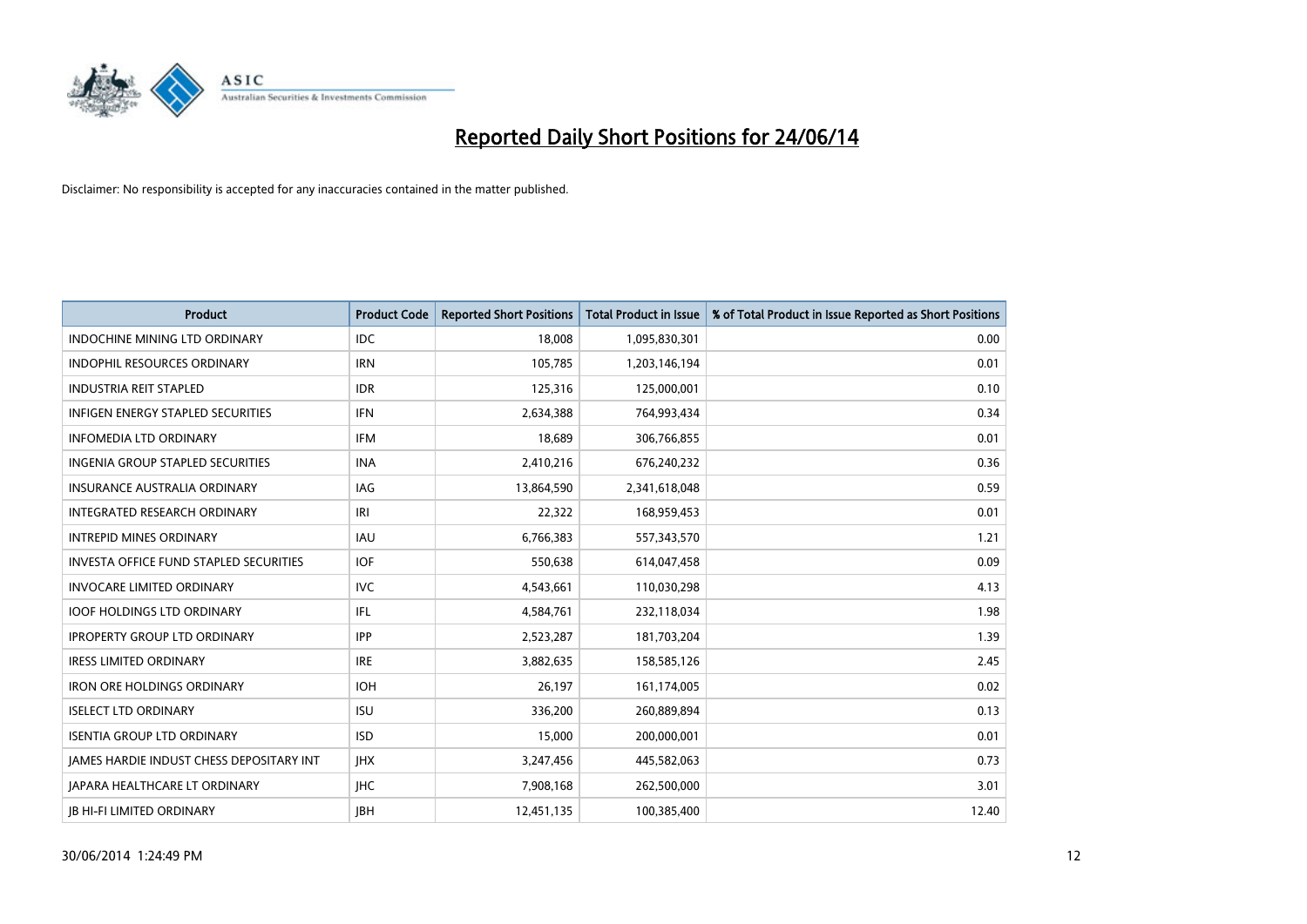

| <b>Product</b>                        | <b>Product Code</b> | <b>Reported Short Positions</b> | <b>Total Product in Issue</b> | % of Total Product in Issue Reported as Short Positions |
|---------------------------------------|---------------------|---------------------------------|-------------------------------|---------------------------------------------------------|
| <b>KAGARA LTD ORDINARY</b>            | KZL                 | 4,528,204                       | 798,953,117                   | 0.57                                                    |
| KAROON GAS AUSTRALIA ORDINARY         | <b>KAR</b>          | 12,731,428                      | 255,841,581                   | 4.98                                                    |
| KATHMANDU HOLD LTD ORDINARY           | <b>KMD</b>          | 1,940,532                       | 200,633,469                   | 0.97                                                    |
| <b>KBL MINING LIMITED ORDINARY</b>    | <b>KBL</b>          | 1,820                           | 393,535,629                   | 0.00                                                    |
| KINGSGATE CONSOLID. ORDINARY          | <b>KCN</b>          | 8,310,085                       | 223,584,937                   | 3.72                                                    |
| KINGSROSE MINING LTD ORDINARY         | <b>KRM</b>          | 328,670                         | 358,611,493                   | 0.09                                                    |
| <b>LAKES OIL NL ORDINARY</b>          | LKO                 | 3,000,000                       | 10,144,088,039                | 0.03                                                    |
| LEIGHTON HOLDINGS ORDINARY            | LEI                 | 7,553,696                       | 338,503,563                   | 2.23                                                    |
| LEND LEASE GROUP UNIT/ORD STAPLED     | <b>LLC</b>          | 5,619,060                       | 577,475,833                   | 0.97                                                    |
| LIQUEFIED NATURAL ORDINARY            | <b>LNG</b>          | 3,096,298                       | 446,439,015                   | 0.69                                                    |
| LYCOPODIUM LIMITED ORDINARY           | LYL                 | 1                               | 38,965,103                    | 0.00                                                    |
| LYNAS CORPORATION ORDINARY            | <b>LYC</b>          | 112,609,342                     | 2,333,661,566                 | 4.83                                                    |
| M2 GRP LTD ORDINARY                   | <b>MTU</b>          | 16,589,173                      | 180,431,516                   | 9.19                                                    |
| <b>MACA LIMITED ORDINARY</b>          | <b>MLD</b>          | 51,971                          | 202,676,373                   | 0.03                                                    |
| MACMAHON HOLDINGS ORDINARY            | <b>MAH</b>          | 171,489                         | 1,261,699,966                 | 0.01                                                    |
| MACO ATLAS ROADS GRP ORDINARY STAPLED | <b>MOA</b>          | 3,505,549                       | 487,230,540                   | 0.72                                                    |
| MACQUARIE GROUP LTD ORDINARY          | <b>MQG</b>          | 1,280,922                       | 321,175,323                   | 0.40                                                    |
| MAGELLAN FIN GRP LTD ORDINARY         | <b>MFG</b>          | 2,671,817                       | 158,842,157                   | 1.68                                                    |
| <b>MANTRA GROUP LTD ORDINARY</b>      | <b>MTR</b>          | 88,410                          | 249,471,229                   | 0.04                                                    |
| <b>MATRIX C &amp; E LTD ORDINARY</b>  | <b>MCE</b>          | 2,753,980                       | 94,555,428                    | 2.91                                                    |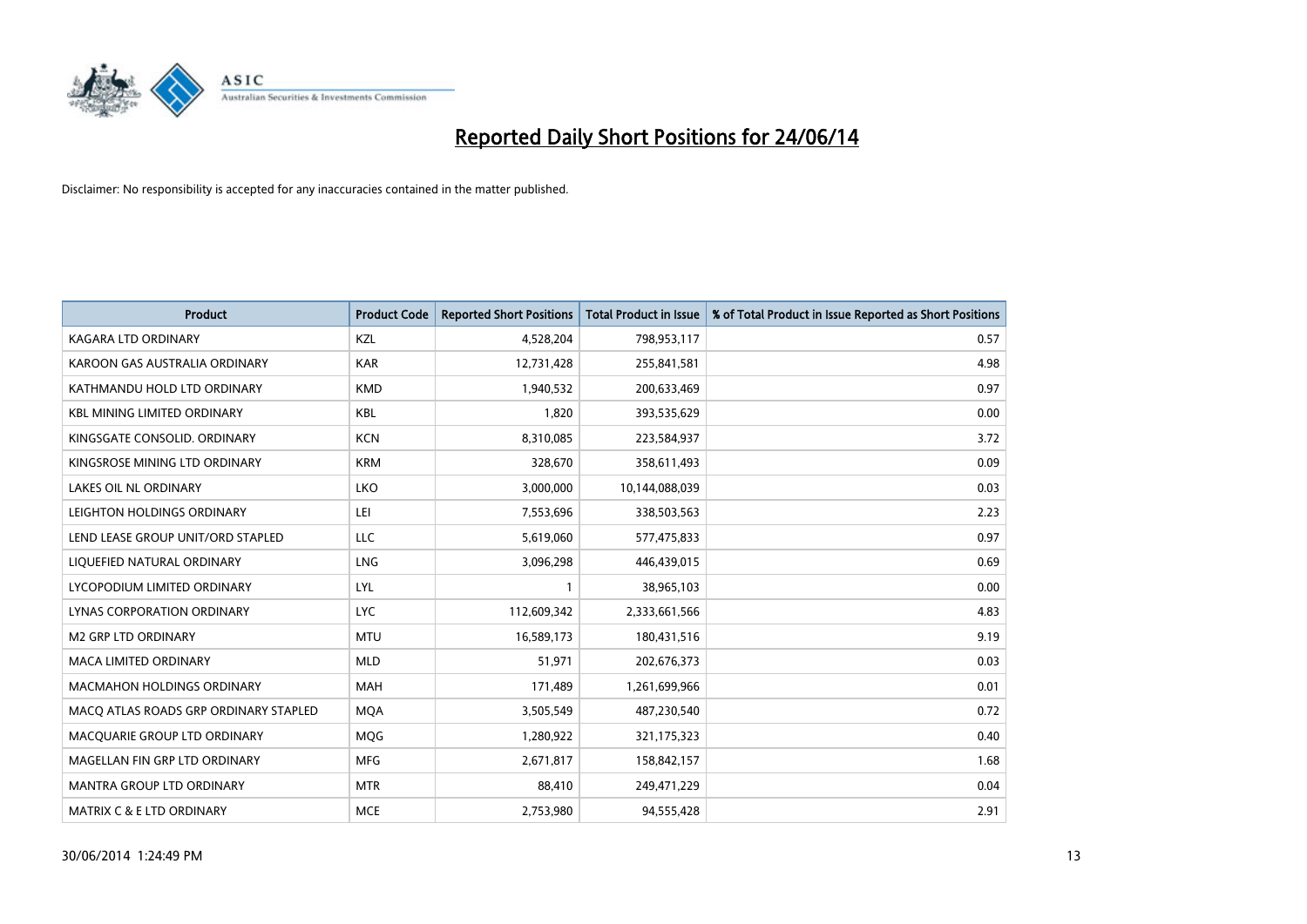

| <b>Product</b>                    | <b>Product Code</b> | <b>Reported Short Positions</b> | <b>Total Product in Issue</b> | % of Total Product in Issue Reported as Short Positions |
|-----------------------------------|---------------------|---------------------------------|-------------------------------|---------------------------------------------------------|
| <b>MAVERICK DRILLING ORDINARY</b> | <b>MAD</b>          | 4,680,219                       | 533,885,763                   | 0.88                                                    |
| MAXITRANS INDUSTRIES ORDINARY     | <b>MXI</b>          | 447,119                         | 185,075,653                   | 0.24                                                    |
| MAYNE PHARMA LTD ORDINARY         | <b>MYX</b>          | 2,006,351                       | 586,651,477                   | 0.34                                                    |
| MCALEESE LTD ORDINARY             | <b>MCS</b>          | 3,244                           | 287,365,502                   | 0.00                                                    |
| MCMILLAN SHAKESPEARE ORDINARY     | <b>MMS</b>          | 492,541                         | 74,523,965                    | 0.66                                                    |
| <b>MCPHERSON'S LTD ORDINARY</b>   | <b>MCP</b>          | 119,404                         | 95,434,645                    | 0.13                                                    |
| MEDUSA MINING LTD ORDINARY        | MML                 | 7,599,215                       | 207,794,301                   | 3.66                                                    |
| MELBOURNE IT LIMITED ORDINARY     | <b>MLB</b>          | 19,235                          | 92,944,392                    | 0.02                                                    |
| <b>MERMAID MARINE ORDINARY</b>    | <b>MRM</b>          | 6,193,019                       | 366,766,098                   | 1.69                                                    |
| MESOBLAST LIMITED ORDINARY        | <b>MSB</b>          | 20,265,911                      | 321,616,694                   | 6.30                                                    |
| METALS X LIMITED ORDINARY         | <b>MLX</b>          | 1,347,678                       | 1,655,386,110                 | 0.08                                                    |
| METCASH LIMITED ORDINARY          | <b>MTS</b>          | 100,720,339                     | 888,338,048                   | 11.34                                                   |
| METMINCO LIMITED ORDINARY         | <b>MNC</b>          | 142,147                         | 1,749,543,023                 | 0.01                                                    |
| MIGHTY RIVER POWER ORDINARY       | <b>MYT</b>          | 3,674,312                       | 1,400,012,517                 | 0.26                                                    |
| MINCOR RESOURCES NL ORDINARY      | <b>MCR</b>          | 36,540                          | 188,208,274                   | 0.02                                                    |
| MINERAL DEPOSITS ORDINARY         | <b>MDL</b>          | 959,878                         | 103,538,786                   | 0.93                                                    |
| MINERAL RESOURCES. ORDINARY       | <b>MIN</b>          | 12,088,778                      | 186,556,246                   | 6.48                                                    |
| MINT WIRELESS ORDINARY            | <b>MNW</b>          | 1,314,030                       | 450,872,395                   | 0.29                                                    |
| MIRABELA NICKEL LTD ORDINARY      | <b>MBN</b>          | 18,455,648                      | 876,801,147                   | 2.10                                                    |
| MIRVAC GROUP STAPLED SECURITIES   | <b>MGR</b>          | 2,765,093                       | 3,692,279,772                 | 0.07                                                    |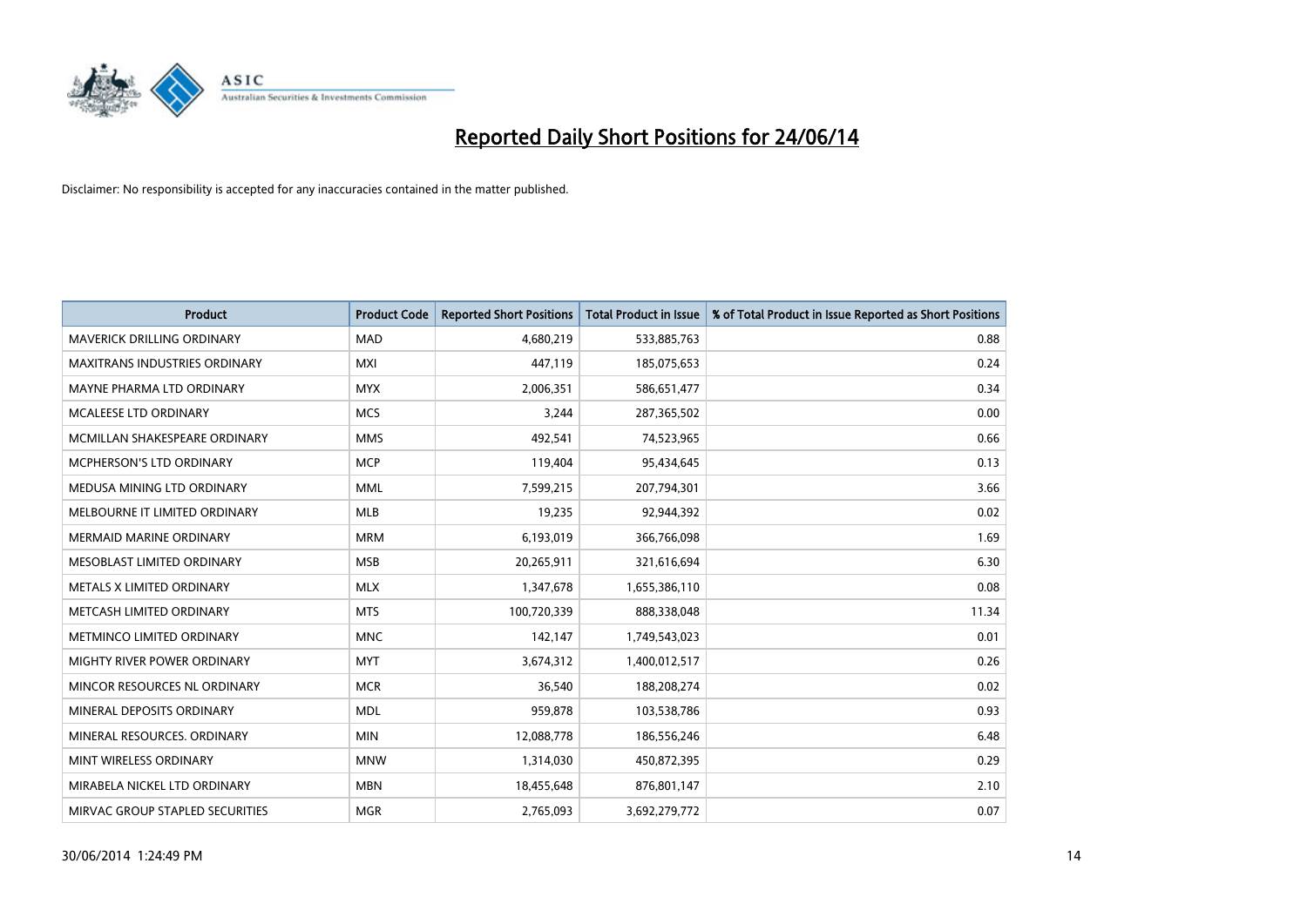

| <b>Product</b>                     | <b>Product Code</b> | <b>Reported Short Positions</b> | <b>Total Product in Issue</b> | % of Total Product in Issue Reported as Short Positions |
|------------------------------------|---------------------|---------------------------------|-------------------------------|---------------------------------------------------------|
| MOLOPO ENERGY LTD ORDINARY         | <b>MPO</b>          | 242,623                         | 248,520,949                   | 0.10                                                    |
| <b>MONADELPHOUS GROUP ORDINARY</b> | <b>MND</b>          | 11,812,517                      | 92,679,570                    | 12.75                                                   |
| MORTGAGE CHOICE LTD ORDINARY       | <b>MOC</b>          | 16,002                          | 123,780,387                   | 0.01                                                    |
| MOUNT GIBSON IRON ORDINARY         | MGX                 | 12,164,898                      | 1,090,584,232                 | 1.12                                                    |
| MULTIPLEX SITES SITES              | <b>MXUPA</b>        | 1,736                           | 4,500,000                     | 0.04                                                    |
| MURCHISON METALS LTD ORDINARY      | <b>MMX</b>          | 215,291                         | 450,497,346                   | 0.05                                                    |
| MYER HOLDINGS LTD ORDINARY         | <b>MYR</b>          | 59,819,018                      | 585,684,551                   | 10.21                                                   |
| <b>MYSTATE LIMITED ORDINARY</b>    | <b>MYS</b>          | 16,747                          | 87,261,995                    | 0.02                                                    |
| NANOSONICS LIMITED ORDINARY        | <b>NAN</b>          | 1,678,513                       | 263,823,826                   | 0.64                                                    |
| NATIONAL AUST, BANK ORDINARY       | <b>NAB</b>          | 7,488,050                       | 2,353,916,258                 | 0.32                                                    |
| NATIONAL STORAGE STAPLED           | <b>NSR</b>          | 342,037                         | 244,897,096                   | 0.14                                                    |
| NAVITAS LIMITED ORDINARY           | <b>NVT</b>          | 2,705,423                       | 375,712,581                   | 0.72                                                    |
| NEARMAP LTD ORDINARY               | <b>NEA</b>          | 589,437                         | 337,346,101                   | 0.17                                                    |
| NEON ENERGY LIMITED ORDINARY       | <b>NEN</b>          | 744,474                         | 553,037,848                   | 0.13                                                    |
| NEUREN PHARMACEUT, ORDINARY        | <b>NEU</b>          | 225,038                         | 1,552,012,026                 | 0.01                                                    |
| NEW HOPE CORPORATION ORDINARY      | <b>NHC</b>          | 1,137,584                       | 830,933,112                   | 0.14                                                    |
| NEWCREST MINING ORDINARY           | <b>NCM</b>          | 13,206,313                      | 766,510,971                   | 1.72                                                    |
| NEWS CORP A NON-VOTING CDI         | <b>NWSLV</b>        | 396,425                         | 3,111,659                     | 12.74                                                   |
| NEWS CORP B VOTING CDI             | <b>NWS</b>          | 2,256,493                       | 21,481,870                    | 10.50                                                   |
| NEWSAT LIMITED ORDINARY            | <b>NWT</b>          | 7,779,596                       | 612,199,841                   | 1.27                                                    |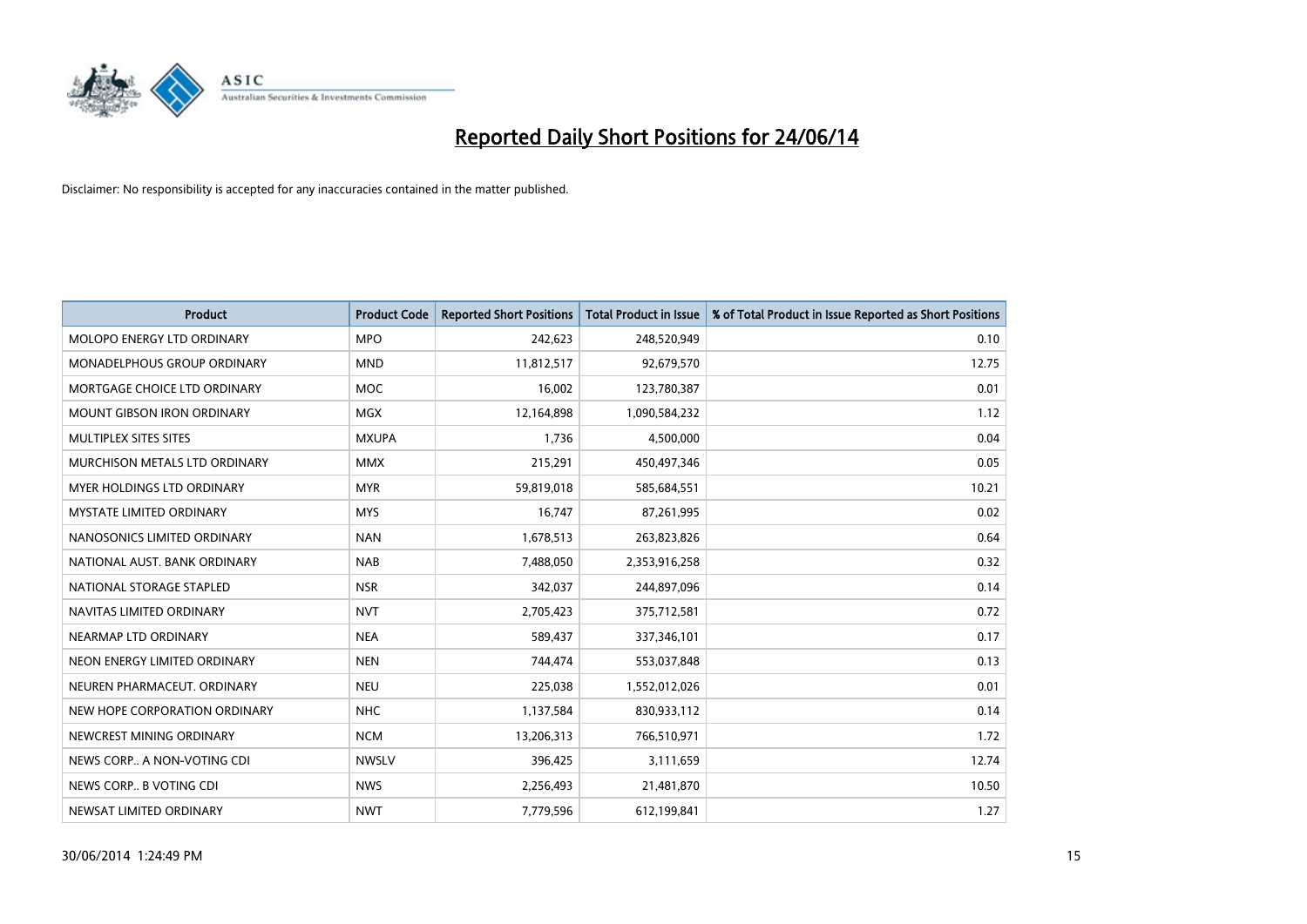

| <b>Product</b>                        | <b>Product Code</b> | <b>Reported Short Positions</b> | <b>Total Product in Issue</b> | % of Total Product in Issue Reported as Short Positions |
|---------------------------------------|---------------------|---------------------------------|-------------------------------|---------------------------------------------------------|
| NEXTDC LIMITED ORDINARY               | <b>NXT</b>          | 15,833,571                      | 193,154,486                   | 8.20                                                    |
| NEXUS ENERGY LIMITED ORDINARY         | <b>NXS</b>          | 83,985                          | 1,330,219,459                 | 0.01                                                    |
| NIB HOLDINGS LIMITED ORDINARY         | <b>NHF</b>          | 2,181,505                       | 439,004,182                   | 0.50                                                    |
| NICK SCALI LIMITED ORDINARY           | <b>NCK</b>          | $\mathbf{1}$                    | 81,000,000                    | 0.00                                                    |
| NIDO PETROLEUM ORDINARY               | <b>NDO</b>          | 47,402                          | 2,048,317,635                 | 0.00                                                    |
| NINE ENTERTAINMENT ORDINARY           | <b>NEC</b>          | 10,061,671                      | 940,295,023                   | 1.07                                                    |
| NOBLE MINERAL RES ORDINARY            | <b>NMG</b>          | 2,365,726                       | 666,397,952                   | 0.36                                                    |
| NORTHERN IRON LTD ORDINARY            | <b>NFE</b>          | 20,000                          | 484,405,314                   | 0.00                                                    |
| NORTHERN STAR ORDINARY                | <b>NST</b>          | 2,891,441                       | 578,591,915                   | 0.50                                                    |
| NRW HOLDINGS LIMITED ORDINARY         | <b>NWH</b>          | 12,726,529                      | 278,888,011                   | 4.56                                                    |
| NUCOAL RESOURCES LTD ORDINARY         | <b>NCR</b>          | 1                               | 768,612,354                   | 0.00                                                    |
| NUFARM LIMITED ORDINARY               | <b>NUF</b>          | 13,661,416                      | 264,021,627                   | 5.17                                                    |
| NUPLEX INDUSTRIES ORDINARY            | <b>NPX</b>          | 1,000                           | 198,125,827                   | 0.00                                                    |
| OAKTON LIMITED ORDINARY               | <b>OKN</b>          | 502                             | 89,990,235                    | 0.00                                                    |
| OBJECTIVE CORP ORDINARY               | <b>OCL</b>          | 999                             | 88,253,277                    | 0.00                                                    |
| OCEANAGOLD CORP. CHESS DEPOSITARY INT | <b>OGC</b>          | 1,730,545                       | 300,752,884                   | 0.58                                                    |
| OCEANIA CAPITAL LTD ORDINARY          | <b>OCP</b>          | $\mathbf{1}$                    | 35,307,209                    | 0.00                                                    |
| OIL SEARCH LTD ORDINARY               | OSH                 | 12,206,034                      | 1,519,022,225                 | 0.80                                                    |
| OM HOLDINGS LIMITED ORDINARY          | OMH                 | 812,873                         | 733,423,337                   | 0.11                                                    |
| ORICA LIMITED ORDINARY                | ORI                 | 10,516,204                      | 370,924,362                   | 2.84                                                    |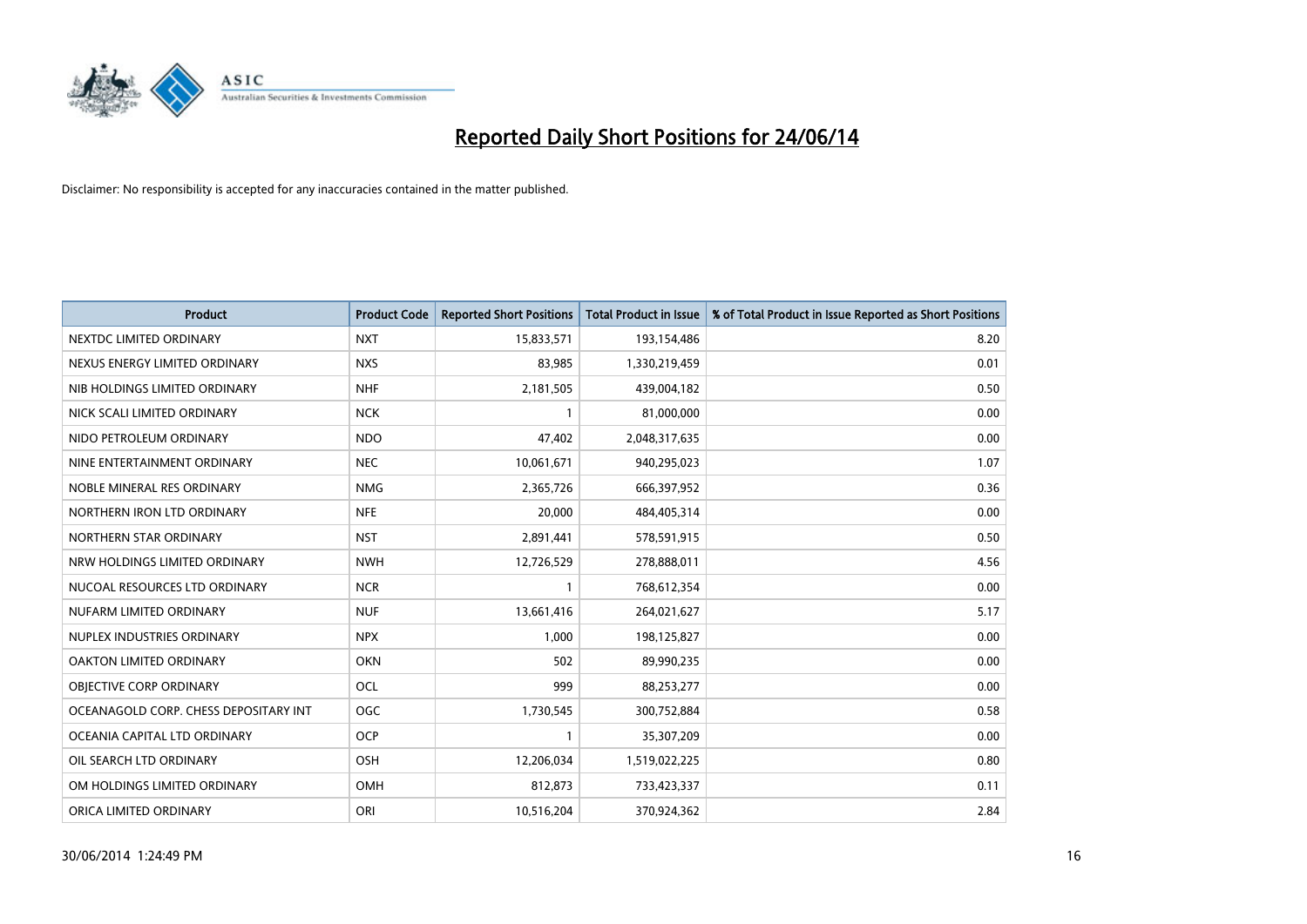

| <b>Product</b>                | <b>Product Code</b> | <b>Reported Short Positions</b> | <b>Total Product in Issue</b> | % of Total Product in Issue Reported as Short Positions |
|-------------------------------|---------------------|---------------------------------|-------------------------------|---------------------------------------------------------|
| ORIGIN ENERGY ORDINARY        | <b>ORG</b>          | 8,263,238                       | 1,103,645,753                 | 0.75                                                    |
| OROCOBRE LIMITED ORDINARY     | <b>ORE</b>          | 2,165,293                       | 132,041,911                   | 1.64                                                    |
| ORORA LIMITED ORDINARY        | <b>ORA</b>          | 1,201,671                       | 1,206,684,923                 | 0.10                                                    |
| OROTONGROUP LIMITED ORDINARY  | ORL                 | 239,853                         | 40,880,902                    | 0.59                                                    |
| OZ MINERALS ORDINARY          | OZL                 | 16,330,703                      | 303,470,022                   | 5.38                                                    |
| OZFOREX GROUP LTD ORDINARY    | <b>OFX</b>          | 7,831,075                       | 240,000,000                   | 3.26                                                    |
| PACIFIC BRANDS ORDINARY       | <b>PBG</b>          | 19,792,347                      | 917,226,291                   | 2.16                                                    |
| PACT GROUP HLDGS LTD ORDINARY | <b>PGH</b>          | 3,861,258                       | 294,097,961                   | 1.31                                                    |
| PALADIN ENERGY LTD ORDINARY   | <b>PDN</b>          | 107,135,421                     | 964, 367, 284                 | 11.11                                                   |
| PANAUST LIMITED ORDINARY      | <b>PNA</b>          | 379,694                         | 635,580,654                   | 0.06                                                    |
| PANORAMIC RESOURCES ORDINARY  | PAN                 | 1,071,767                       | 322,275,824                   | 0.33                                                    |
| PANTERRA GOLD LTD ORDINARY    | PGI                 | $\mathbf{1}$                    | 773,281,012                   | 0.00                                                    |
| PAPERLINX LIMITED ORDINARY    | <b>PPX</b>          | 44,770                          | 665,181,261                   | 0.01                                                    |
| PAPILLON RES LTD ORDINARY     | PIR                 | 6,317,708                       | 344,794,210                   | 1.83                                                    |
| PATTIES FOODS LTD ORDINARY    | PFL                 | $\mathbf{1}$                    | 139,144,338                   | 0.00                                                    |
| PEET LIMITED ORDINARY         | <b>PPC</b>          | 74,376                          | 433,389,348                   | 0.02                                                    |
| PERPETUAL LIMITED ORDINARY    | PPT                 | 1,346,818                       | 46,574,426                    | 2.89                                                    |
| PERSEUS MINING LTD ORDINARY   | <b>PRU</b>          | 9,908,918                       | 526,656,401                   | 1.88                                                    |
| PHARMAXIS LTD ORDINARY        | <b>PXS</b>          | 408,118                         | 309,514,849                   | 0.13                                                    |
| PLATINUM ASSET ORDINARY       | <b>PTM</b>          | 975,639                         | 580,336,142                   | 0.17                                                    |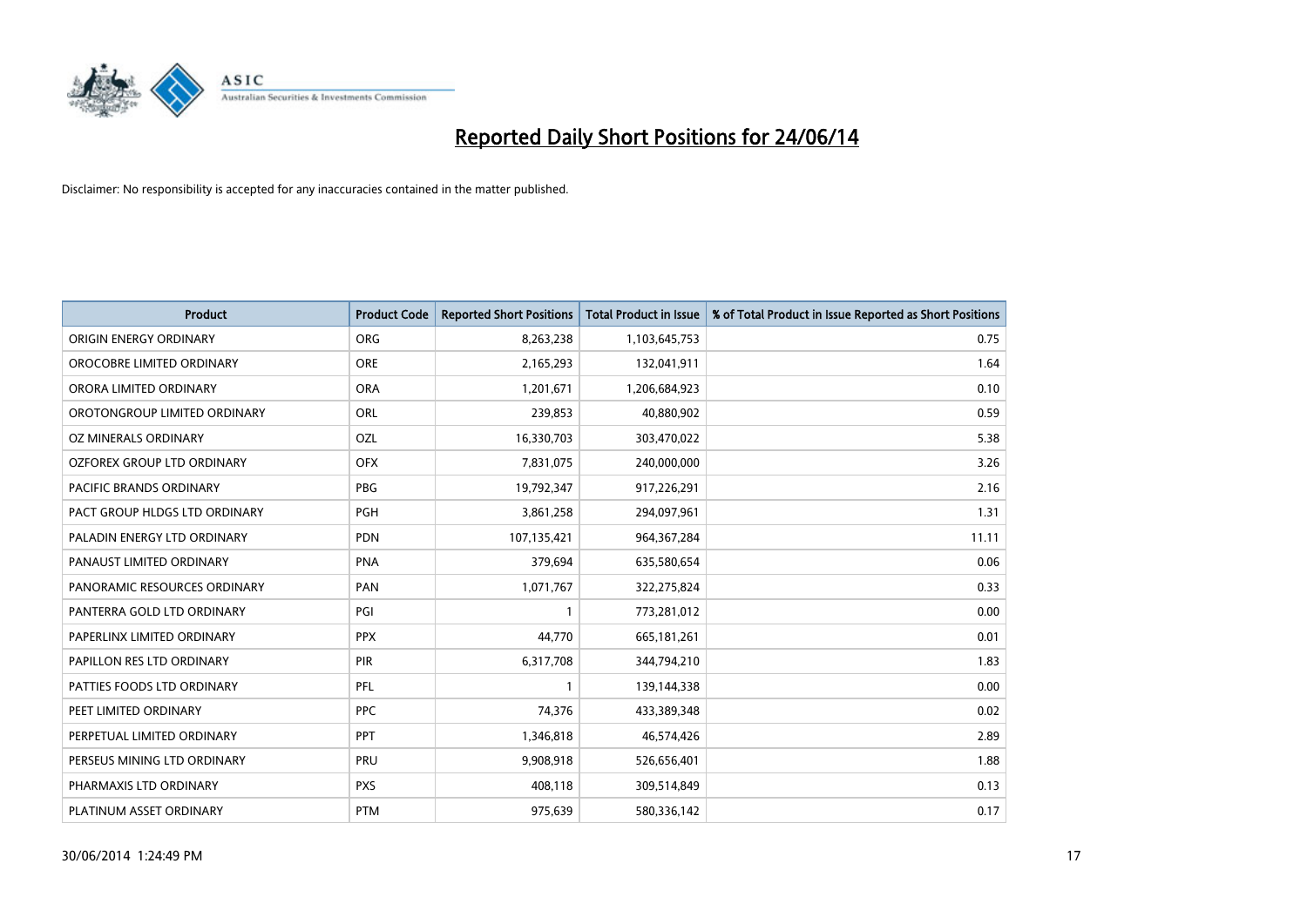

| <b>Product</b>                      | <b>Product Code</b> | <b>Reported Short Positions</b> | <b>Total Product in Issue</b> | % of Total Product in Issue Reported as Short Positions |
|-------------------------------------|---------------------|---------------------------------|-------------------------------|---------------------------------------------------------|
| PLATINUM AUSTRALIA ORDINARY         | <b>PLA</b>          | 836,127                         | 504,968,043                   | 0.17                                                    |
| PMP LIMITED ORDINARY                | <b>PMP</b>          | 1,547,988                       | 323,781,124                   | 0.48                                                    |
| PRANA BIOTECHNOLOGY ORDINARY        | <b>PBT</b>          | 3,270,764                       | 488,646,960                   | 0.67                                                    |
| PREMIER INVESTMENTS ORDINARY        | <b>PMV</b>          | 115,097                         | 155,714,874                   | 0.07                                                    |
| PRIMA BIOMED LTD ORDINARY           | <b>PRR</b>          | 247,246                         | 1,228,709,341                 | 0.02                                                    |
| PRIMARY HEALTH CARE ORDINARY        | <b>PRY</b>          | 15,879,319                      | 505,659,944                   | 3.14                                                    |
| PRIME MEDIA GRP LTD ORDINARY        | <b>PRT</b>          | 1,891,935                       | 366,330,303                   | 0.52                                                    |
| PROGRAMMED ORDINARY                 | <b>PRG</b>          | 381,298                         | 118,253,992                   | 0.32                                                    |
| <b>QANTAS AIRWAYS ORDINARY</b>      | QAN                 | 78,698,921                      | 2,196,330,250                 | 3.58                                                    |
| OBE INSURANCE GROUP ORDINARY        | OBE                 | 5,080,052                       | 1,277,602,695                 | 0.40                                                    |
| ORXPHARMA LTD ORDINARY              | <b>QRX</b>          | 30,000                          | 164,190,969                   | 0.02                                                    |
| <b>QUBE HOLDINGS LTD ORDINARY</b>   | <b>QUB</b>          | 22,531,659                      | 1,051,172,929                 | 2.14                                                    |
| RAMELIUS RESOURCES ORDINARY         | <b>RMS</b>          | 307,927                         | 365,740,380                   | 0.08                                                    |
| RAMSAY HEALTH CARE ORDINARY         | <b>RHC</b>          | 1,151,704                       | 202,081,252                   | 0.57                                                    |
| <b>RCG CORPORATION LTD ORDINARY</b> | <b>RCG</b>          | 16,001                          | 263,808,625                   | 0.01                                                    |
| <b>RCR TOMLINSON ORDINARY</b>       | <b>RCR</b>          | 579,748                         | 136,989,238                   | 0.42                                                    |
| <b>REA GROUP ORDINARY</b>           | <b>REA</b>          | 1,182,434                       | 131,714,699                   | 0.90                                                    |
| RECALL HOLDINGS LTD ORDINARY        | <b>REC</b>          | 5,972,246                       | 312,836,448                   | 1.91                                                    |
| <b>RECKON LIMITED ORDINARY</b>      | <b>RKN</b>          | 1,321,974                       | 126,913,066                   | 1.04                                                    |
| RED FORK ENERGY ORDINARY            | <b>RFE</b>          | 747,654                         | 501,051,719                   | 0.15                                                    |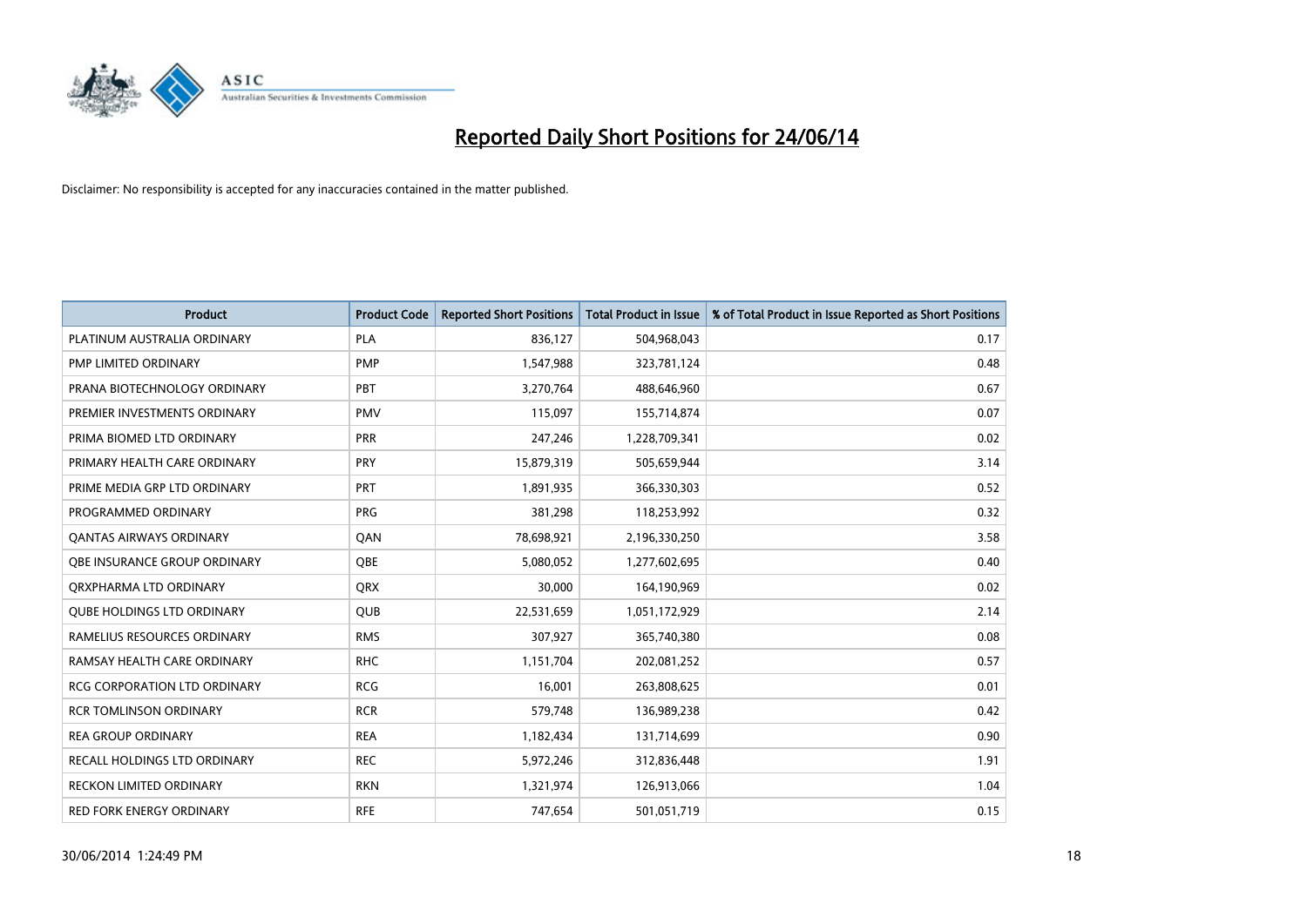

| Product                          | <b>Product Code</b> | <b>Reported Short Positions</b> | <b>Total Product in Issue</b> | % of Total Product in Issue Reported as Short Positions |
|----------------------------------|---------------------|---------------------------------|-------------------------------|---------------------------------------------------------|
| REDBANK ENERGY LTD ORDINARY      | <b>AEJ</b>          | 13                              | 786,287                       | 0.00                                                    |
| REED RESOURCES LTD ORDINARY      | <b>RDR</b>          | 1,015                           | 523,453,895                   | 0.00                                                    |
| REGIS RESOURCES ORDINARY         | <b>RRL</b>          | 32,451,079                      | 499,744,095                   | 6.49                                                    |
| RESMED INC CDI 10:1              | <b>RMD</b>          | 36,290,067                      | 1,402,915,440                 | 2.59                                                    |
| <b>RESOLUTE MINING ORDINARY</b>  | <b>RSG</b>          | 9,972,200                       | 641,189,223                   | 1.56                                                    |
| RESOURCE GENERATION ORDINARY     | <b>RES</b>          | 1,220                           | 581,380,338                   | 0.00                                                    |
| RETAIL FOOD GROUP ORDINARY       | <b>RFG</b>          | 5,989,443                       | 144,868,508                   | 4.13                                                    |
| REX MINERALS LIMITED ORDINARY    | <b>RXM</b>          | 660,804                         | 220,519,784                   | 0.30                                                    |
| RIO TINTO LIMITED ORDINARY       | <b>RIO</b>          | 5,154,277                       | 435,758,720                   | 1.18                                                    |
| ROC OIL COMPANY ORDINARY         | <b>ROC</b>          | 2,560,569                       | 687,618,400                   | 0.37                                                    |
| ROYAL WOLF HOLDINGS ORDINARY     | <b>RWH</b>          | 220,423                         | 100,387,052                   | 0.22                                                    |
| RUBIK FINANCIAL LTD. ORDINARY    | RFL                 | 41,052                          | 340,999,914                   | 0.01                                                    |
| RUM JUNGLE RES ORDINARY          | <b>RUM</b>          | 7,500,000                       | 385,504,597                   | 1.95                                                    |
| RUNGEPINCOCKMINARCO ORDINARY     | <b>RUL</b>          | 53,000                          | 141,380,950                   | 0.04                                                    |
| <b>RURALCO HOLDINGS ORDINARY</b> | <b>RHL</b>          | 51,015                          | 77,291,069                    | 0.07                                                    |
| <b>RXP SERVICES LTD ORDINARY</b> | <b>RXP</b>          | 50,000                          | 133,028,367                   | 0.04                                                    |
| SAI GLOBAL LIMITED ORDINARY      | SAI                 | 1,984,443                       | 210,815,541                   | 0.94                                                    |
| SALMAT LIMITED ORDINARY          | <b>SLM</b>          | 54                              | 159,812,799                   | 0.00                                                    |
| SAMSON OIL & GAS LTD ORDINARY    | SSN                 | 18,214,960                      | 2,837,756,933                 | 0.64                                                    |
| SANDFIRE RESOURCES ORDINARY      | <b>SFR</b>          | 1,584,384                       | 155,640,968                   | 1.02                                                    |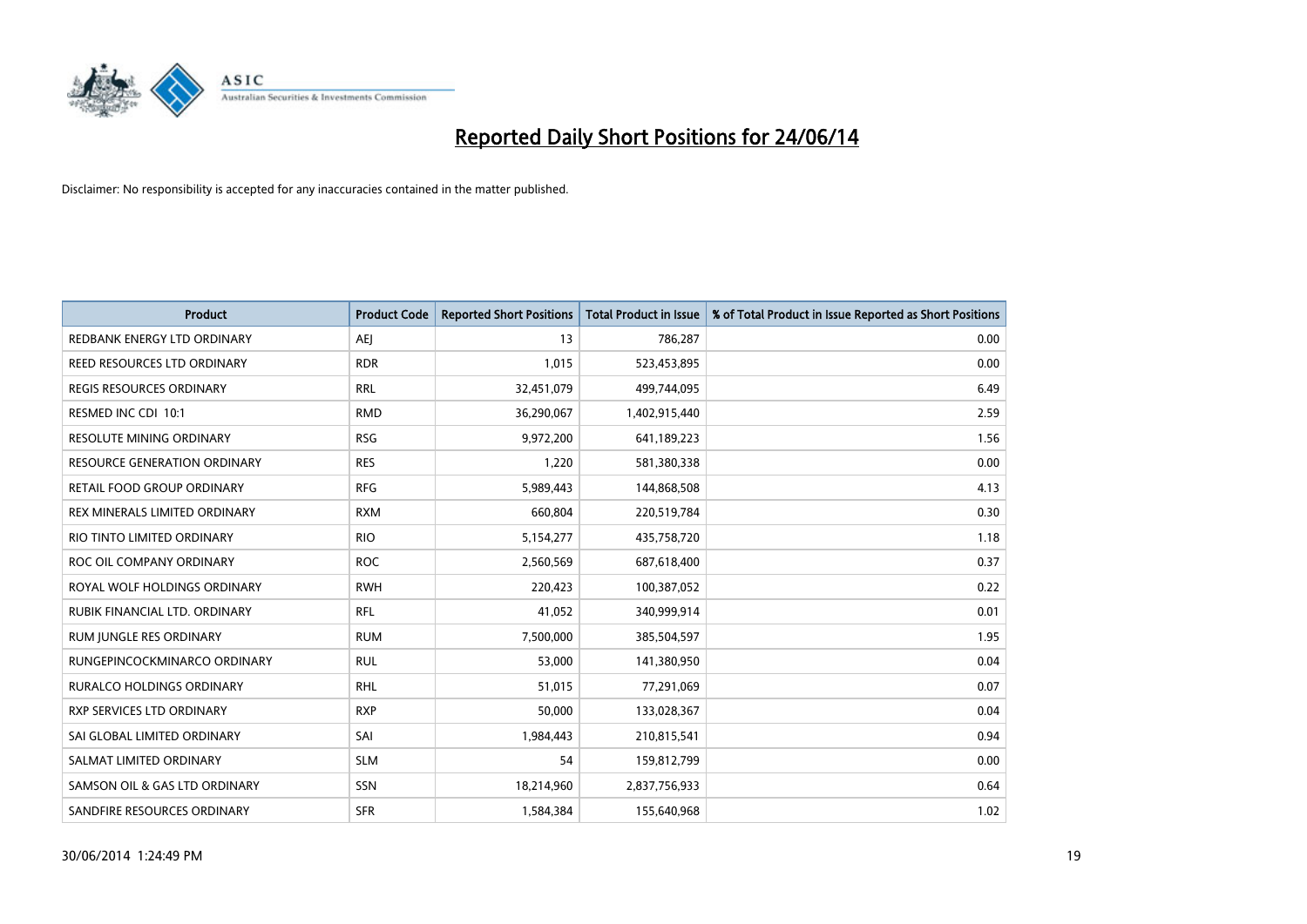

| <b>Product</b>                           | <b>Product Code</b> | <b>Reported Short Positions</b> | <b>Total Product in Issue</b> | % of Total Product in Issue Reported as Short Positions |
|------------------------------------------|---------------------|---------------------------------|-------------------------------|---------------------------------------------------------|
| <b>SANTOS LTD ORDINARY</b>               | <b>STO</b>          | 5,431,385                       | 975,338,250                   | 0.56                                                    |
| SARACEN MINERAL ORDINARY                 | <b>SAR</b>          | 724,561                         | 792,784,738                   | 0.09                                                    |
| SCA PROPERTY GROUP STAPLED SECURITIES    | <b>SCP</b>          | 37,408,323                      | 648,628,320                   | 5.77                                                    |
| SEDGMAN LIMITED ORDINARY                 | <b>SDM</b>          | 1,766,760                       | 227,059,277                   | 0.78                                                    |
| SEEK LIMITED ORDINARY                    | <b>SEK</b>          | 8,802,676                       | 340,459,756                   | 2.59                                                    |
| SELECT HARVESTS ORDINARY                 | SHV                 | 55,084                          | 57,999,427                    | 0.09                                                    |
| SENEX ENERGY LIMITED ORDINARY            | <b>SXY</b>          | 8,199,752                       | 1,145,638,917                 | 0.72                                                    |
| SERVCORP LIMITED ORDINARY                | SRV                 | 9,360                           | 98,432,275                    | 0.01                                                    |
| SERVICE STREAM ORDINARY                  | SSM                 | 30                              | 386,389,873                   | 0.00                                                    |
| SEVEN GROUP HOLDINGS ORDINARY            | <b>SVW</b>          | 474,884                         | 303,691,886                   | 0.16                                                    |
| SEVEN WEST MEDIA LTD ORDINARY            | <b>SWM</b>          | 4,497,220                       | 999,160,872                   | 0.45                                                    |
| SEYMOUR WHYTE LTD ORDINARY               | SWL                 | 5,245                           | 87,647,595                    | 0.01                                                    |
| SFG AUSTRALIA LTD ORDINARY               | <b>SFW</b>          | 1,128,650                       | 734,531,160                   | 0.15                                                    |
| SG FLEET GROUP LTD ORDINARY              | SGF                 | 575                             | 242,691,826                   | 0.00                                                    |
| SIGMA PHARMACEUTICAL ORDINARY            | <b>SIP</b>          | 16,381,616                      | 1,112,511,644                 | 1.47                                                    |
| SILEX SYSTEMS ORDINARY                   | <b>SLX</b>          | 3,505,528                       | 170,367,734                   | 2.06                                                    |
| SILVER CHEF LIMITED ORDINARY             | SIV                 | 87,678                          | 29,333,629                    | 0.30                                                    |
| SILVER LAKE RESOURCE ORDINARY            | <b>SLR</b>          | 20,139,807                      | 503,233,971                   | 4.00                                                    |
| SIMS METAL MGMT LTD ORDINARY             | SGM                 | 12,375,471                      | 204,601,321                   | 6.05                                                    |
| SINGAPORE TELECOMM. CHESS DEPOSITARY INT | SGT                 | 11,740,463                      | 138,054,754                   | 8.50                                                    |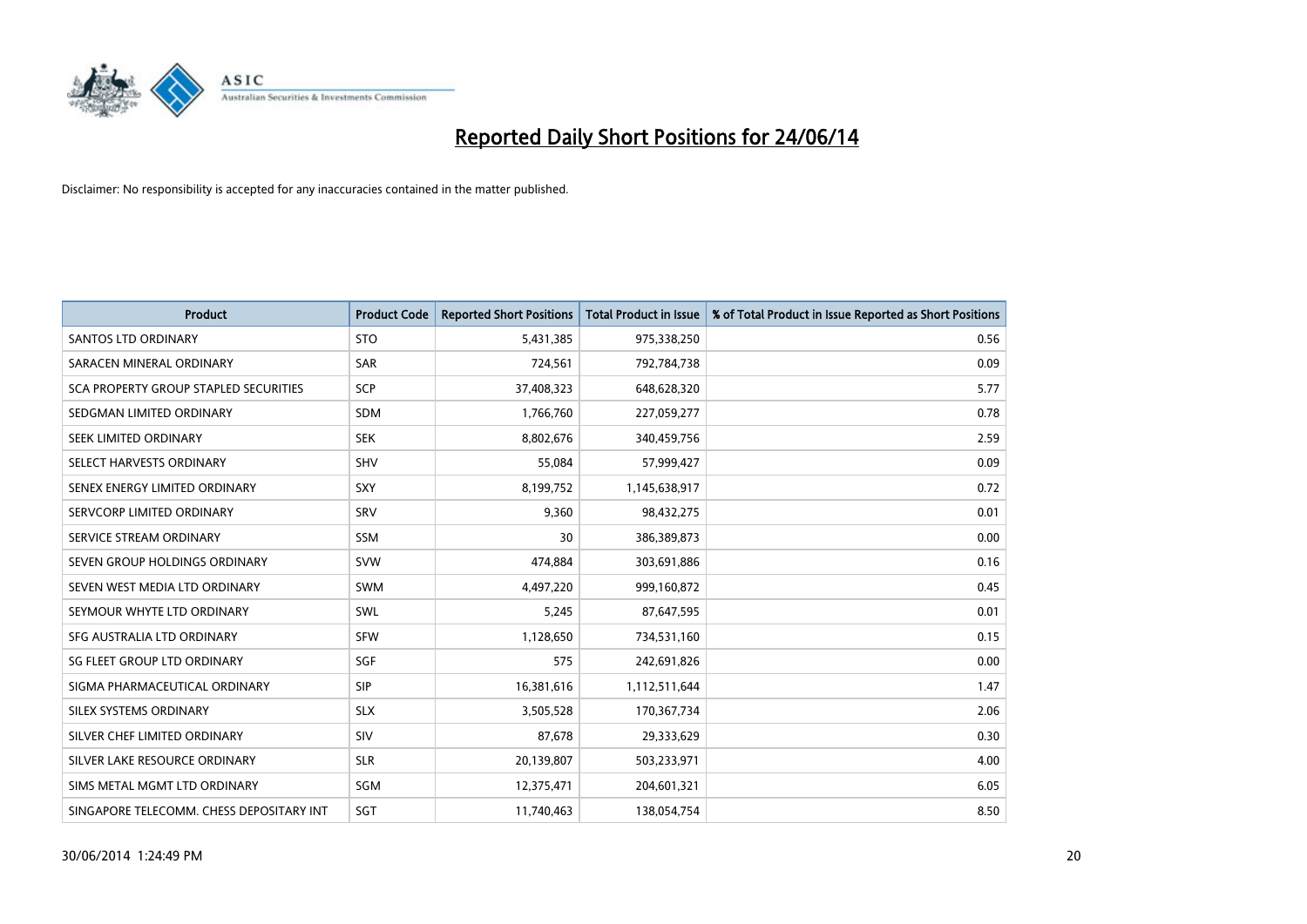

| <b>Product</b>                           | <b>Product Code</b> | <b>Reported Short Positions</b> | <b>Total Product in Issue</b> | % of Total Product in Issue Reported as Short Positions |
|------------------------------------------|---------------------|---------------------------------|-------------------------------|---------------------------------------------------------|
| SINO GAS ENERGY ORDINARY                 | <b>SEH</b>          | 2,604,865                       | 1,530,457,040                 | 0.17                                                    |
| SIRIUS RESOURCES NL ORDINARY             | <b>SIR</b>          | 12,387,900                      | 262,044,586                   | 4.73                                                    |
| SIRTEX MEDICAL ORDINARY                  | <b>SRX</b>          | 120,924                         | 56,108,439                    | 0.22                                                    |
| SKILLED GROUP LTD ORDINARY               | <b>SKE</b>          | 1,902,610                       | 235,254,496                   | 0.81                                                    |
| <b>SKY NETWORK ORDINARY</b>              | <b>SKT</b>          | 105,993                         | 389,139,785                   | 0.03                                                    |
| SKYCITY ENT GRP LTD ORDINARY             | <b>SKC</b>          | 375,672                         | 582,088,094                   | 0.06                                                    |
| <b>SLATER &amp; GORDON ORDINARY</b>      | <b>SGH</b>          | 7,430,719                       | 204,338,625                   | 3.64                                                    |
| SMS MANAGEMENT, ORDINARY                 | SMX                 | 3,252,761                       | 70,099,763                    | 4.64                                                    |
| SONIC HEALTHCARE ORDINARY                | <b>SHL</b>          | 2,954,695                       | 400,811,556                   | 0.74                                                    |
| SOUL PATTINSON (W.H) ORDINARY            | SOL                 | 6,059                           | 239,395,320                   | 0.00                                                    |
| SOUTH BOULDER MINES ORDINARY             | <b>STB</b>          |                                 | 129,427,826                   | 0.00                                                    |
| SP AUSNET STAPLED SECURITIES             | <b>SPN</b>          | 39,797,639                      | 3,386,607,080                 | 1.18                                                    |
| SPARK INFRASTRUCTURE STAPLED US PROHIBT. | SKI                 | 17,749,031                      | 1,440,370,628                 | 1.23                                                    |
| SPDR 200 FUND ETF UNITS                  | STW                 | 10,387                          | 45,726,368                    | 0.02                                                    |
| SPDR 200 RESOURCES ETF UNITS             | <b>OZR</b>          | 188                             | 1,601,962                     | 0.01                                                    |
| SPECIALTY FASHION ORDINARY               | SFH                 | 2,229                           | 192,236,121                   | 0.00                                                    |
| SPOTLESS GRP HLD LTD ORDINARY            | SPO                 | 10,397,728                      | 1,098,290,178                 | 0.95                                                    |
| ST BARBARA LIMITED ORDINARY              | <b>SBM</b>          | 11,417,477                      | 488,074,077                   | 2.34                                                    |
| STARPHARMA HOLDINGS ORDINARY             | <b>SPL</b>          | 14,029,468                      | 285,109,680                   | 4.92                                                    |
| STEADFAST GROUP LTD ORDINARY             | <b>SDF</b>          | 2,717,638                       | 501,638,307                   | 0.54                                                    |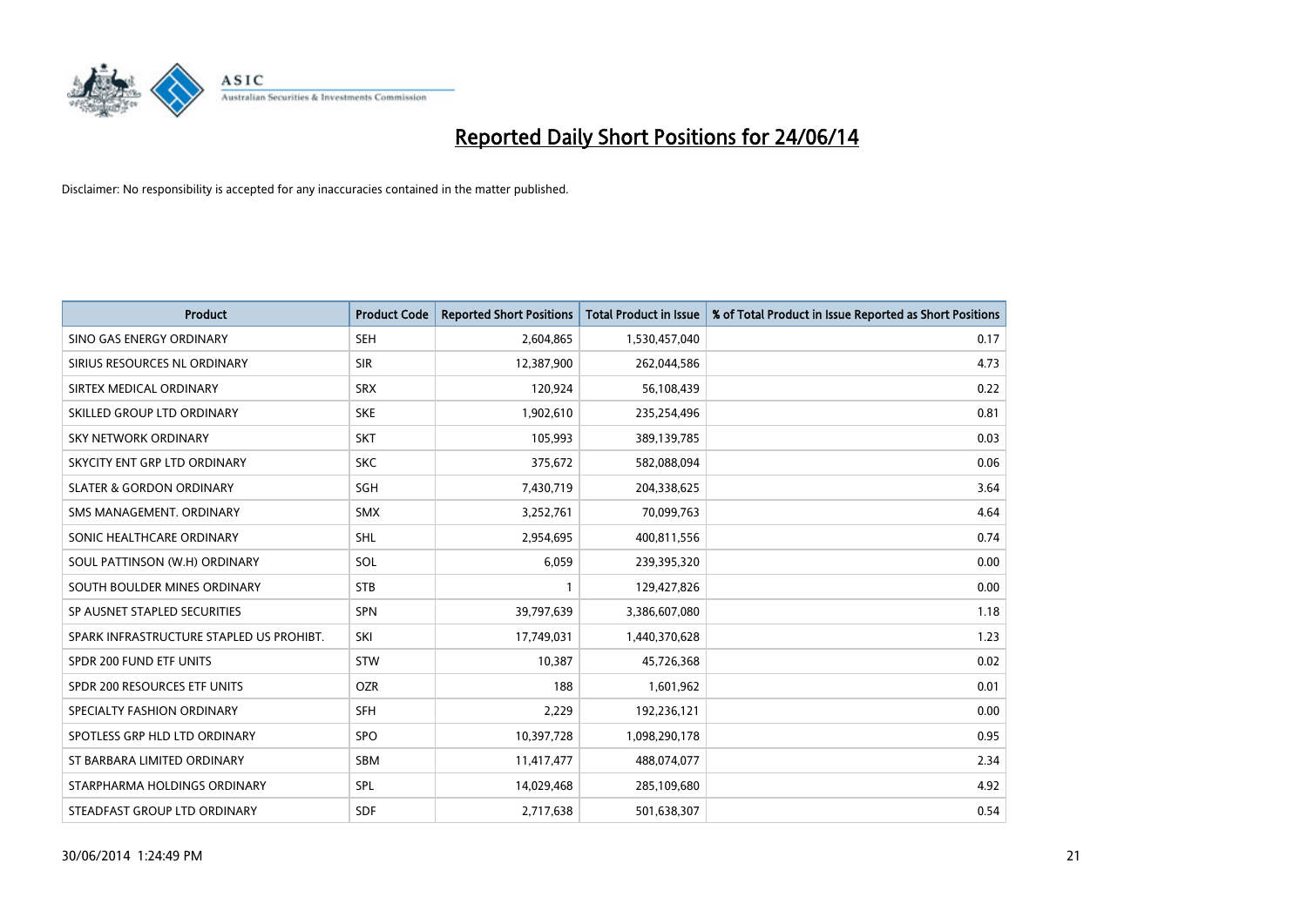

| <b>Product</b>                       | <b>Product Code</b> | <b>Reported Short Positions</b> | <b>Total Product in Issue</b> | % of Total Product in Issue Reported as Short Positions |
|--------------------------------------|---------------------|---------------------------------|-------------------------------|---------------------------------------------------------|
| STH CRS ELECT ENGNR ORDINARY         | <b>SXE</b>          | 19,573                          | 161,523,130                   | 0.01                                                    |
| STHN CROSS MEDIA ORDINARY            | <b>SXL</b>          | 25,781,747                      | 705,246,986                   | 3.66                                                    |
| STOCKLAND UNITS/ORD STAPLED          | SGP                 | 12,441,498                      | 2,326,978,560                 | 0.53                                                    |
| STRAITS RES LTD. ORDINARY            | <b>SRQ</b>          | 28,747                          | 1,217,730,293                 | 0.00                                                    |
| STRIKE ENERGY LTD ORDINARY           | <b>STX</b>          | 3,727                           | 833,330,946                   | 0.00                                                    |
| STW COMMUNICATIONS ORDINARY          | SGN                 | 2,112,973                       | 403,828,512                   | 0.52                                                    |
| SUNCORP GROUP LTD ORDINARY           | <b>SUN</b>          | 11,386,792                      | 1,286,600,980                 | 0.89                                                    |
| SUNDANCE ENERGY ORDINARY             | <b>SEA</b>          | 11,033,256                      | 547,675,861                   | 2.01                                                    |
| SUNDANCE RESOURCES ORDINARY          | SDL                 | 90,341,734                      | 3,082,028,456                 | 2.93                                                    |
| SUNLAND GROUP LTD ORDINARY           | <b>SDG</b>          | 181,841                         | 181,710,087                   | 0.10                                                    |
| SUPER RET REP LTD ORDINARY           | SUL                 | 3,119,064                       | 196,731,620                   | 1.59                                                    |
| SYD AIRPORT STAPLED US PROHIBIT.     | <b>SYD</b>          | 16,228,931                      | 2,216,216,041                 | 0.73                                                    |
| SYRAH RESOURCES ORDINARY             | <b>SYR</b>          | 6,251,970                       | 162,500,614                   | 3.85                                                    |
| <b>TABCORP HOLDINGS LTD ORDINARY</b> | <b>TAH</b>          | 12,731,740                      | 762,954,019                   | 1.67                                                    |
| TANAMI GOLD NL ORDINARY              | <b>TAM</b>          | $\mathbf{1}$                    | 1,175,097,046                 | 0.00                                                    |
| TAP OIL LIMITED ORDINARY             | <b>TAP</b>          | 35,108                          | 242,703,668                   | 0.01                                                    |
| TASSAL GROUP LIMITED ORDINARY        | <b>TGR</b>          | 754,995                         | 146,507,029                   | 0.52                                                    |
| <b>TATTS GROUP LTD ORDINARY</b>      | <b>TTS</b>          | 35,631,104                      | 1,434,447,341                 | 2.48                                                    |
| <b>TECHNOLOGY ONE ORDINARY</b>       | <b>TNE</b>          | 100,529                         | 307,751,455                   | 0.03                                                    |
| TELECOM CORPORATION ORDINARY         | <b>TEL</b>          | 8,067,770                       | 1,828,530,844                 | 0.44                                                    |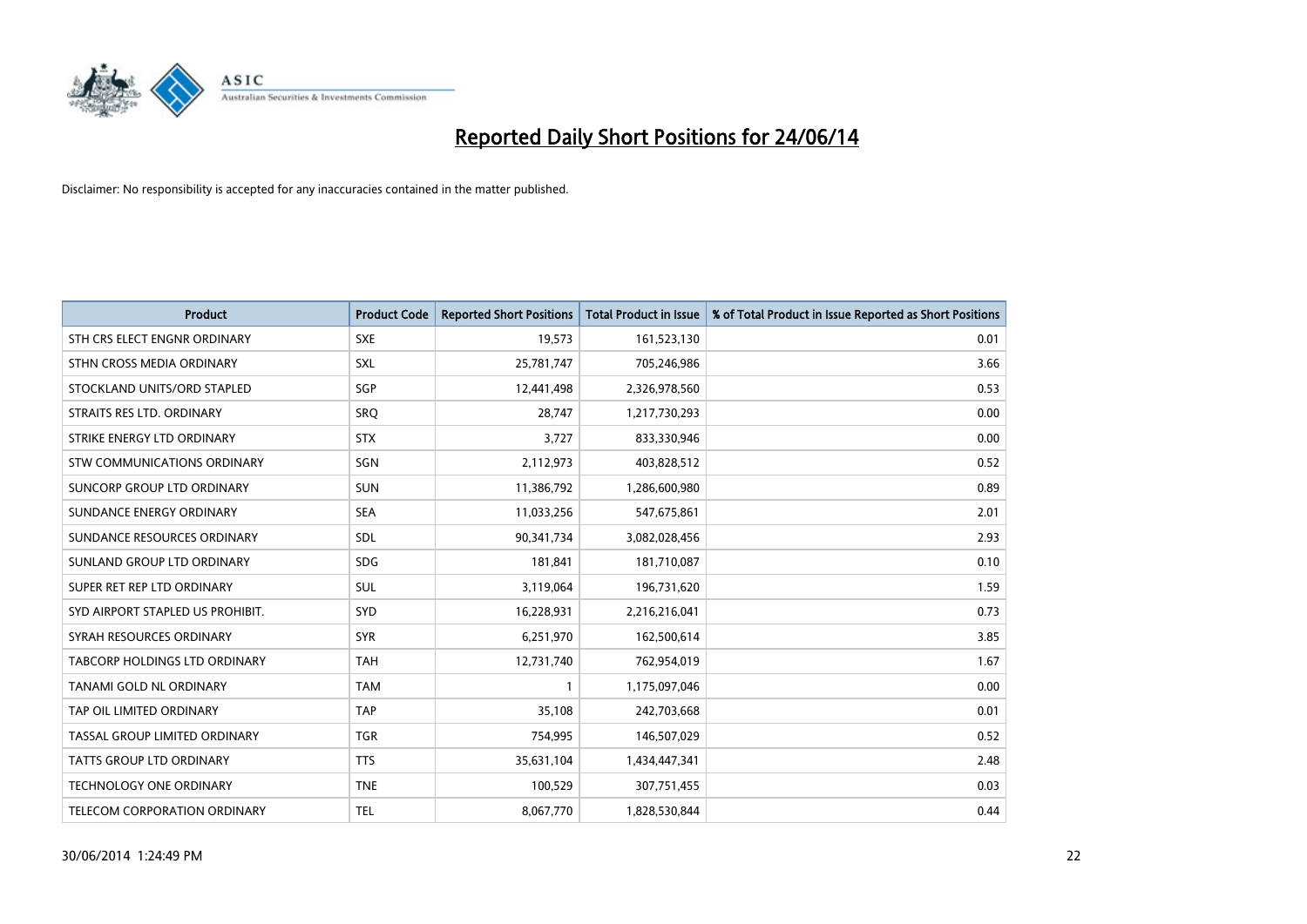

| <b>Product</b>                       | <b>Product Code</b> | <b>Reported Short Positions</b> | <b>Total Product in Issue</b> | % of Total Product in Issue Reported as Short Positions |
|--------------------------------------|---------------------|---------------------------------|-------------------------------|---------------------------------------------------------|
| <b>TELSTRA CORPORATION, ORDINARY</b> | <b>TLS</b>          | 18,183,019                      | 12,443,074,357                | 0.15                                                    |
| TEN NETWORK HOLDINGS ORDINARY        | <b>TEN</b>          | 174,618,514                     | 2,630,984,596                 | 6.64                                                    |
| TERANGA GOLD CORP CDI 1:1            | <b>TGZ</b>          | 1,375                           | 95,839,726                    | 0.00                                                    |
| TFS CORPORATION LTD ORDINARY         | <b>TFC</b>          | 2,439,779                       | 324,157,408                   | 0.75                                                    |
| THE PAS GROUP LTD ORDINARY           | <b>PGR</b>          | 1,218,780                       | 136,690,860                   | 0.89                                                    |
| THE REJECT SHOP ORDINARY             | <b>TRS</b>          | 3,403,745                       | 28,826,248                    | 11.81                                                   |
| THORN GROUP LIMITED ORDINARY         | <b>TGA</b>          | 47.799                          | 149,494,813                   | 0.03                                                    |
| TIGER RESOURCES ORDINARY             | <b>TGS</b>          | 2,397,363                       | 898,784,227                   | 0.27                                                    |
| TITAN ENERGY SERVICE ORDINARY        | <b>TTN</b>          | 28,597                          | 50,585,915                    | 0.06                                                    |
| TOLL HOLDINGS LTD ORDINARY           | <b>TOL</b>          | 29,948,236                      | 717,133,875                   | 4.18                                                    |
| TOX FREE SOLUTIONS ORDINARY          | <b>TOX</b>          | 3,396,806                       | 133,752,359                   | 2.54                                                    |
| TPG TELECOM LIMITED ORDINARY         | <b>TPM</b>          | 10,422,941                      | 793,808,141                   | 1.31                                                    |
| TRADE ME GROUP ORDINARY              | <b>TME</b>          | 2,176,535                       | 396,584,956                   | 0.55                                                    |
| <b>TRANSFIELD SERVICES ORDINARY</b>  | <b>TSE</b>          | 31,875,348                      | 512,457,716                   | 6.22                                                    |
| TRANSPACIFIC INDUST. ORDINARY        | <b>TPI</b>          | 6,118,123                       | 1,578,786,704                 | 0.39                                                    |
| TRANSURBAN GROUP TRIPLE STAPLED SEC. | <b>TCL</b>          | 13,737,107                      | 1,896,384,069                 | 0.72                                                    |
| TREASURY GROUP ORDINARY              | <b>TRG</b>          | 28,809                          | 23,070,755                    | 0.12                                                    |
| TREASURY WINE ESTATE ORDINARY        | <b>TWE</b>          | 29,509,178                      | 649,427,560                   | 4.54                                                    |
| TROY RESOURCES LTD ORDINARY          | <b>TRY</b>          | 2,688,446                       | 195,034,997                   | 1.38                                                    |
| TWENTY-FIRST FOX INC B VOTING CDI    | <b>FOX</b>          | 9,824                           | 135,666,441                   | 0.01                                                    |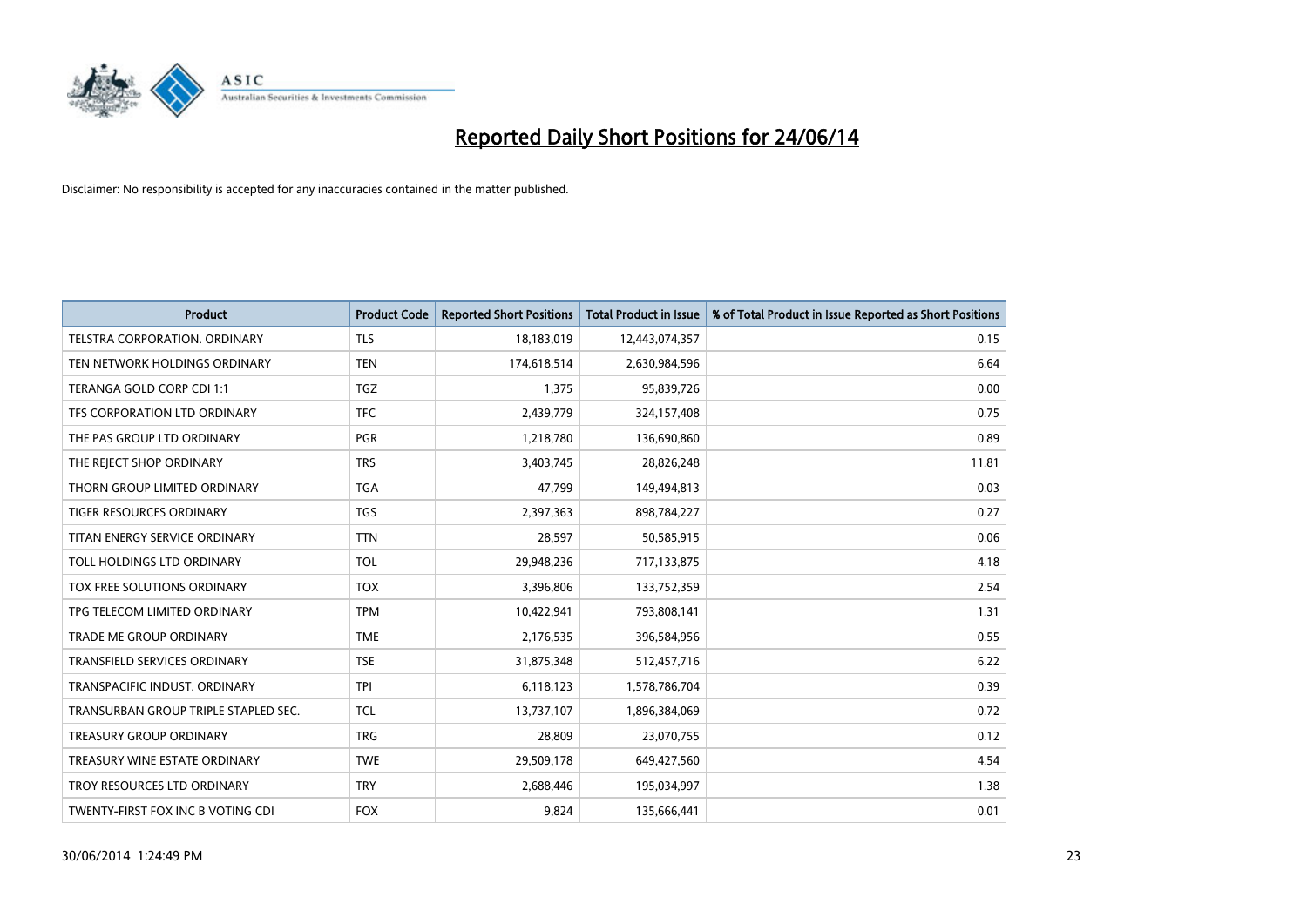

| <b>Product</b>                       | <b>Product Code</b> | <b>Reported Short Positions</b> | <b>Total Product in Issue</b> | % of Total Product in Issue Reported as Short Positions |
|--------------------------------------|---------------------|---------------------------------|-------------------------------|---------------------------------------------------------|
| <b>UGL LIMITED ORDINARY</b>          | UGL                 | 19,179,473                      | 166,511,240                   | 11.52                                                   |
| UNILIFE CORPORATION CDI 6:1          | <b>UNS</b>          | 120,000                         | 268,300,092                   | 0.04                                                    |
| URANEX LIMITED ORDINARY              | <b>UNX</b>          | 86,621                          | 257,988,003                   | 0.03                                                    |
| US MASTERS RES FUND ORDINARY UNITS   | <b>URF</b>          | 27                              | 263,972,915                   | 0.00                                                    |
| <b>UXC LIMITED ORDINARY</b>          | <b>UXC</b>          | 3,482,261                       | 322,477,434                   | 1.08                                                    |
| <b>VEDA GROUP LTD ORDINARY</b>       | <b>VED</b>          | 16,544,809                      | 842,055,406                   | 1.96                                                    |
| VILLAGE ROADSHOW LTD ORDINARY        | <b>VRL</b>          | 1,886,260                       | 159,504,142                   | 1.18                                                    |
| <b>VIRGIN AUS HLDG LTD ORDINARY</b>  | <b>VAH</b>          | 64,859,270                      | 3,514,825,734                 | 1.85                                                    |
| VIRTUS HEALTH LTD ORDINARY           | <b>VRT</b>          | 3,377,605                       | 79,722,678                    | 4.24                                                    |
| VISION EYE INSTITUTE ORDINARY        | <b>VEI</b>          | 57,832                          | 161,017,230                   | 0.04                                                    |
| <b>VOCATION LTD ORDINARY</b>         | <b>VET</b>          | 11,622,305                      | 202,899,894                   | 5.73                                                    |
| <b>VOCUS COMMS LTD ORDINARY</b>      | <b>VOC</b>          | 456,321                         | 92,934,834                    | 0.49                                                    |
| WARRNAMBOOL CHEESE ORDINARY          | <b>WCB</b>          | 49                              | 56,098,797                    | 0.00                                                    |
| <b>WATPAC LIMITED ORDINARY</b>       | <b>WTP</b>          | 3,929                           | 186,489,922                   | 0.00                                                    |
| <b>WDS LIMITED ORDINARY</b>          | <b>WDS</b>          | 21,732                          | 144,740,614                   | 0.02                                                    |
| WEBJET LIMITED ORDINARY              | <b>WEB</b>          | 1,837,315                       | 79,397,959                    | 2.31                                                    |
| <b>WESFARMERS LIMITED ORDINARY</b>   | <b>WES</b>          | 3,713,655                       | 1,143,274,951                 | 0.32                                                    |
| WESTERN AREAS LTD ORDINARY           | <b>WSA</b>          | 16,897,125                      | 232,310,014                   | 7.27                                                    |
| WESTERN DESERT RES. ORDINARY         | <b>WDR</b>          | 6,005,549                       | 620,049,919                   | 0.97                                                    |
| WESTERN DESERT RES. RIGHTS 31-MAR-14 | <b>WDRR</b>         | 17,835                          | 120,009,662                   | 0.01                                                    |